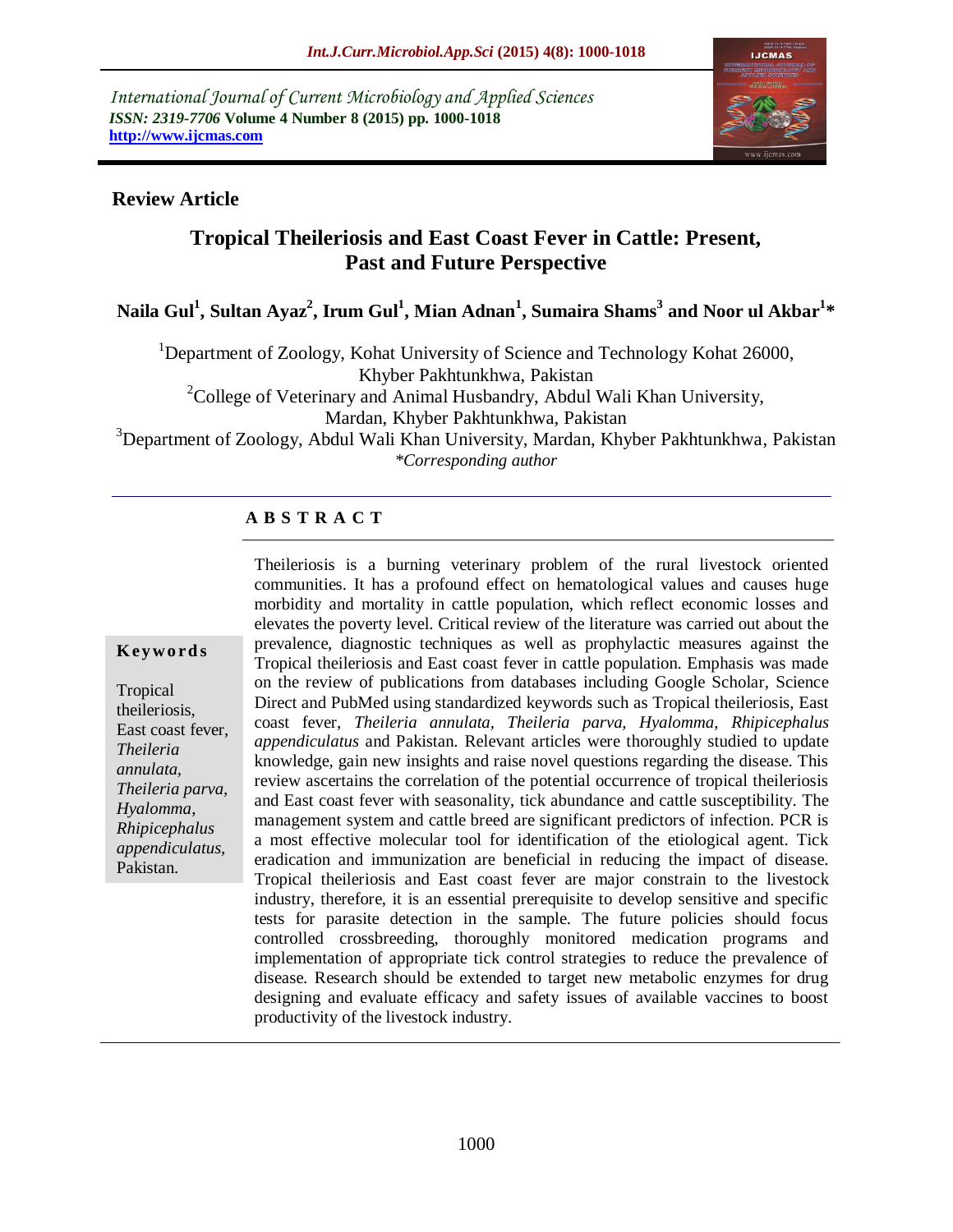# **Introduction**

Tropical theileriosis and East coast fever are devastating diseases caused by obligate hemoprotozoan parasites belonging to genus *Theileria*. The parasites belonging to this genus are distinguished on the basis of a distinct group of unique organelles called apical complex (Bishop *et al.,* 2004). The secretory organelles of apical complex contain secretory granules needed for motility, attachment to the host and invasion of mammalian and arthropod cells (Striepen *et al.,* 2007). Globally, *Theileria annulata* and *Theileria parva* are the most important tick-transmitted pathogenic species causing bovine theileriosis (Kohli *et al.,* 2014).

Tropical theileriosis, also known as Mediterranean coast fever, is an extremely fatal and debilitating tick-transmitted disease infecting cattle (Santos *et al.,* 2013). This hemoparasitic infection is caused by *Theileria annulata* and is responsible for substantial production losses (Gharbi *et al.,* 2011). About 250 million cattle are at risk to Tropical theileriosis worldwide (Erdemir *et al.,* 2012). Another commercially important parasitic disease is East coast fever caused by *Theileria parva* (Gachohi *et al.,* 2012). This infection causes mortality in about one million cattle annually in central, eastern and southern Africa. It threatens almost twenty five million cattle in Africa and also limits the introduction of improved breeds (Salih *et al.,* 2007). Theileriosis is a widespread cattle disease in Pakistan. The climatic condition of Pakistan is favorable for growth and development of tick species. The situation has further deteriorated due to the lack of proper management practices. This intracellular infection inflicts economic burden on cattle breeders in terms of mortality and morbidity as well as expenses spent on prophylactic measures against disease and treatment (Durrani *et al.,* 2008).

Keeping in view the significance of the disease, the following study was conducted to comprehensively review the prevalence of the disease globally. The review intended to compare efficacy of diagnostic techniques, i.e. microscopy, IFAT and PCR for the detection of the etiological agent in the sample. The rationale of the study was also directed towards the evaluation of the potential impact of different prophylactic measures against the disease. The successes and challenges of available drugs and vaccines were also reviewed.

### **Historical background**

*Theileria annulata* was described in Transcaucasian cattle in 1904 and was first named *Piroplasma annulatum*. It was reclassified as *T. annulata* after identification of schizont stage in its lifecycle (Weir, 2006). *Theileria parva* was first recognized in Southern Rhodesia (now Zimbabwe) in 1901/02. It was introduced to the region by the import of cattle from Tanzania and Kenya for restocking and devastated the cattle population of southern Africa within three years due to their high susceptibility. According to an estimate, it caused mortality in 1.25 million cattle out of 4 million in affected area by 1914. It also appeared in Zambia, Malawi and Mozambique (Tete Province) between 1912 and 1922. The infection is still prevalent in these countries and inflicts economical losses to livestock oriented community (Yusufmia *et al.,* 2010).

### **Geographical distribution**

*Tropical theileriosis* is transmitted by ticks belonging to genus *Rhiphicephalus* and is prevalent in tropical and subtropical regions of the world including Portugal, Spain, Greece and Italy. It extends to Turkey, middle East, southern Russia, China and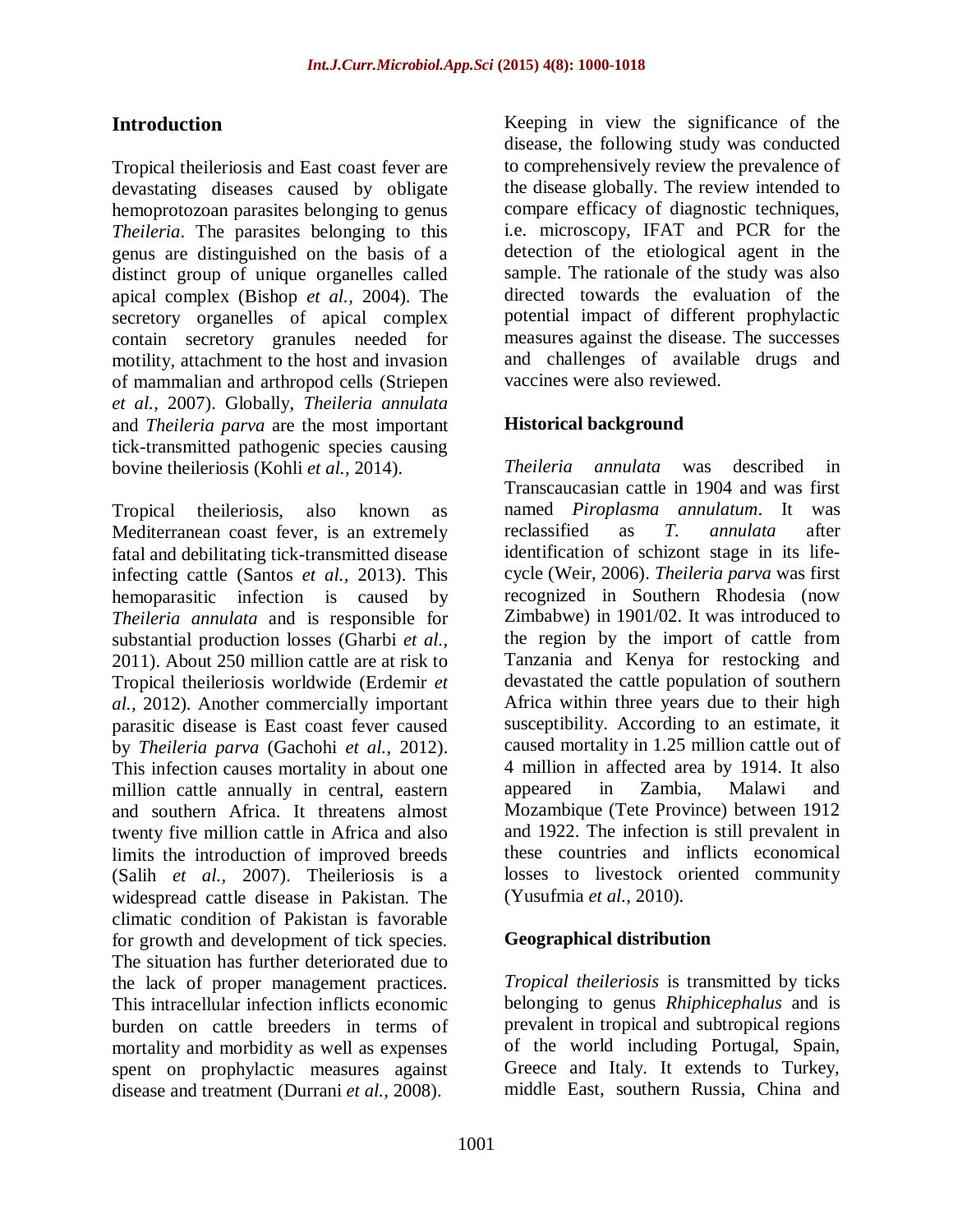Asia (Ali and Radwan, 2012). It has also been reported for the first time in cattle in Ethiopia (Gebrekidana *et al.,* 2014). East coast fever is also a vector-borne disease and is prevalent in eleven countries in Southern, Central and Eastern Africa. The affected countries are Kenya, Sudan, Burundi, Tanzania, Malawi, Rwanda, Zaire, Mozambique, Zambia, Uganda and Zimbabwe (Gachohi *et al.,* 2012).

### **Clinical manifestation**

The clinical signs for ECF include fever, immune depression, anorexia, lymphadenopathy and secondary bacterial respiratory infection. Lacrimation, corneal opacity, nasal discharge and diarrhea are also observed. It can lead to mortality in cattle if proper treatment is not given (Muhanguzi *et al.,* 2014). Cattle may also develop an extremely fatal condition referred to as "turning sickness". In this disease, capillaries of central nervous system are blocked by infected cells and leads to neurologic symptoms (Rocchi *et al.,* 2006).

*T. annulata* infection is characterized by high fever, weakness, weight loss, inappropriate appetite, conjunctival petechia, enlarged lymph nodes, and anemia. Lateral recumbency, diarrhea and dysentery are also associated with later stages of infection (Radostits *et al.,* 2007).

### **Genome**

The genome of *Theileria annulata* was fully sequenced by the Sanger Institute in a collaborative project with University of Glasgow and Moredun Research Institute. At the same time, Institute for Genomic Research sequenced genome of *Theileria parva* in Maryland (Gardner *et al.,* 2005). *T. annulata* has a haploid nuclear genome and is estimated to be 8.35 Mb. The genome is

arranged in 4 chromosomes within which coding regions are predicted to be 3,792 (Pain *et al.,* 2005). *T. parva* also has a haploid genome and is almost 8.31 Mb (Gardner *et al.,* 2005).

## **Pathogenesis**

The pathological damage is induced in cattle by schizont stage of *T. annulata* and *T. parva* (Bishop *et al.,* 2004). The cells infected by schizonts induce massive and uncontrolled proliferation of both specific and nonspecific T lymphocyte resulting in enlarged lymph nodes (Schneider *et al.,* 2007). Affected lymph nodes show reactive follicular hyperplasia, reticulo-endothelial hyperplasia, enlarged germinal centers and slight increase of interfollicular lymphoid tissue within the paracortical and cortical regions (Hassan *et al.,* 2000).

Pulmonary congestion, edema, hemorrhage and emphysema of variable extents are also observed in clinically infected cattle. These lesions are characterized by the occurrence of proteinacious fluid in alveolar spaces, enlargement of pulmonary blood vessels with erythrocytes, presence of emphysematous areas (interstitial and alveolar emphysema) and infiltration of inflammatory cells within the lung's interstitial tissue (Hassan *et al.,* 2000). These changes are attributed to T lymphocyte proliferation that produces IFNγ and many pro-inflammatory cytokines TNF- $\alpha$ , IL-1 $\alpha$ , IL-1 $\beta$  and IL-6 ultimately forming pathological lesions (Omer *et al.,* 2002).

Moreover, pale white areas of variable size are distributed within the parenchyma and over the external surfaces of the kidney due to the infiltration of renal interstitial fluid with mononuclear inflammatory cells (Hassan *et al.,* 2000).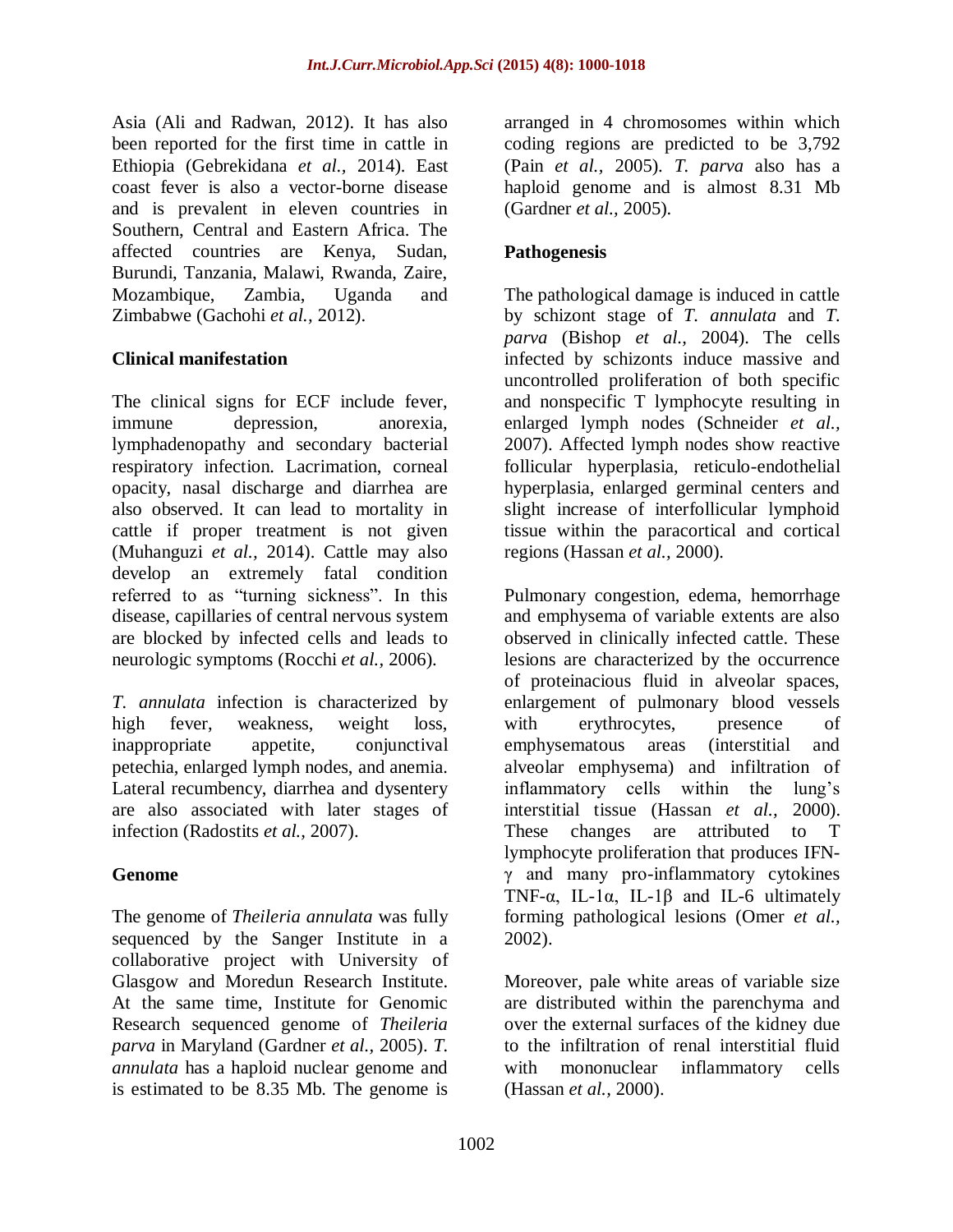Tropical theileriosis is characterized by hemolytic anemia (Omer *et al.,* 2002). Hemolytic anemia is caused by immune mediated hemolysis. Though, many attempts have been made to describe the mechanism of anemia, the underlying mechanism is not yet fully understood (Shiono *et al.,* 2004). One of the plausible reasons may be the oxidative damage to RBCs (Rezai and Dalir-Naghadeh, 2006). The infected erythrocytes show morphological disorders which may be attributed to the presence of *Theileria* schizonts, immune-mediated processes and intravascular thrombi (Singh *et al.,* 2001).

The cattle that have recovered from acute infection have low parasite level and sustain microscopically undetectable subclinical infection (Hoghooghi-Rad *et al.,* 2011). Such cattle harbor piroplasm in latent form and act as reservoir for perpetuating infection to ticks and cattle herds (Thompson *et al.,* 2008).

## **Prevalence**

The prevalence of theileriosis depends upon geographical region and several other factors like tick density, climatic conditions, age, gender, management practices and immunity, either passive or active (Magona *et al.,* 2011). The incidence rate is high during monsoon season due to the warmth and humidity which favors tick growth and subsequently parasite transmission (Vahora *et al.,* 2012). Prevalence is also influenced by cattle breed as cattle usually differ in tick resistance and innate susceptibility to infection (Muhammad *et al.,* 2008). A survey was conducted in eastern Turkey by collecting blood samples from apparently healthy cattle and 39% prevalence of *Theileria annulata* was established by PCR (Aktas *et al.,* 2006). Studies conducted in the Kayseri province (Turkey) indicated 9.3% prevalence of theileriosis (Ica *et al.,*

2007). Aysul *et al.* (2008) reported that Tropical theileriosis is the most prevalent disease transmitted by the ticks in the Aydin region of Turkey (Aysul *et al.,* 2008). The prevalence in southwest Iran was reported to be 28.11% (Dehkordi *et al.,* 2012). A reverse line blotting assay was carried out in Portugal and the prevalence was found to be 21.3% for *Theileria annulata* (Gomes *et al.,* 2013). Muhanguzi *et al.* (2014) reported 5.3 % prevalence of *T. parva* in Tororo District of Eastern Uganda using PCR (Muhanguzi *et al.,* 2014).

# **Vectors**

In order to study the epidemiology of theileriosis, it is crucial to have knowledge about tick vectors, their intensity and abundance (Aktas *et al.,* 2004). Ticks were considered ectoparasites of animals even in 400 B.C. Aristotle stated in his text "Historia Animalium" that ticks are grass generated disgusting parasites (Durrani *et al.,* 2009). Ticks are voracious blood sucking obligate ectoparasites of cattle (Bishop *et al.,* 2004). Loss of blood by heavy tick infestation impoverishes the hosts and cattle may remain weak and stunted. Ticks are regarded as notorious threat because these can cause stress, hypersensitivity, depreciation of skin value, immunodepression, weight loss and toxicosis in cattle (Lorusso *et al.,* 2013). Almost 80% of the cattle are exposed to tick infestation worldwide (Anim *et al.,* 2013). Warm and moist climate is conducive for rapid growth and development of ticks (Kohli *et al.,* 2014). Ticks are mostly found in the inguinal/groin region and external genitals as these body parts are richly supplied with blood. The thinner and short hair skin is usually preferred by tick for infestation because mouth parts can easily penetrate the vascular region for feeding (Sajid, 2007).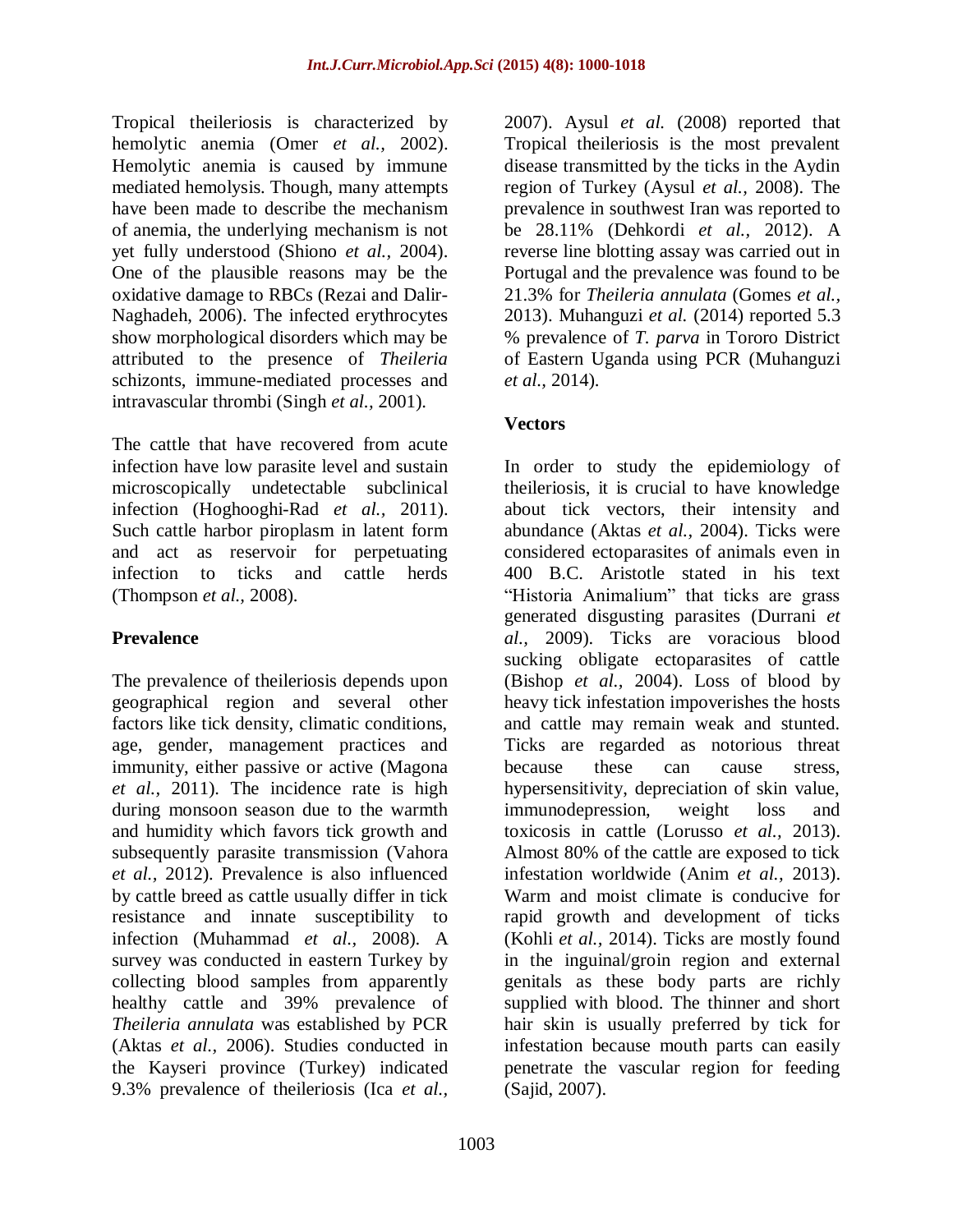Tick species also act as a vector for disease transmission including theileriosis, babesiosis and anaplasmosis (Irshad *et al.,* 2010). Tick-borne diseases cause economic loss of almost US\$ 13.9 to US\$ 18.7 billion globally (Atif *et al.,* 2012). *Theileria parva* is transmitted by ticks belonging to genus *Rhiphicephalus*. These are three host ticks because nymph, larvae and adult may not necessarily feed on the same host. The nymph and larval instars of tick acquire infection through blood meal and leave the host before molting to the next stage. Both nymph and larvae are responsible for further transmission of infection by attaching to the new host. Spatial distribution of *Rhiphicephalus appendiculatus* determines the distribution and prevalence of *T. parva*. *Theileria annulata* is transmitted by two host ticks belonging to genus *Hyalomma*. These are two host ticks because the larva molt to nymph on the same cattle. The nymph detaches and drops off of the ground to molt into an adult and seeks a new host (Zajac *et al.,* 2006).

The gender of tick has been reported to play a significant role in the transmission, prevalence as well as intensity of infection (Sayin *et al.,* 2003). Male ticks of genus *Hyalomma* have a limited number of type III acini in salivary gland as compared to the female. Thus, female ticks have more potential of disease transmission than male (Aktas *et al.,* 2001). Moreover, female ticks have two histamine binding proteins to counteract host response to tick attachment (Anim *et al.,* 2013).

## **Life cycle**

The life cycle of *Theileria* parasite is complex, involving morphologically distinct phases in two hosts. Sporogony and merogony take place in the bovine host while zygote and kinete are formed in ticks (Shaw, 2003).

Ticks acquire infection by ingesting piroplasm-infected erythrocytes during feeding and undergo an obligate sexual cycle. There is no clear evidence of sexual differentiation of *T. parva* within erythrocytes. Piroplasm differentiates to macro- and micro-gametes within lumen of tick's gut by gametogenesis. Gametes are morphologically similar and undergo syngamy to form a spherical diploid zygote. Subsequently, the zygote undergoes meiotic division, differentiates in epithelial cells of tick gut and ultimately forms motile uninucleate kinetes that lie free in cytoplasm. Kinetes cross the basal membrane as well as the lamina of gut cells to specifically enter salivary gland and are not found in any other tick organ (Henson *et al.,* 2012).

The salivary gland of ixodid salivary gland can be differentiated into type I, II and III. Type IV is present in male ticks only. Probably, kinete invades E-cells of Type III acinus due to its carbohydrate composition. Sporogony occurs in salivary gland and almost 30,000 to 50,000 sporozoites are produced in each infected acinar cell. The number of sporozoites in female tick is found to be higher than the male tick. Nymphal or adult ticks transmit non-motile sporozoites along with saliva into the bovine host during feeding. Sporozoites invade lymphocytes and forms multinucleate schizonts. Schizonts immortalize lymphocytes and divides in synchronization with infected lymphocytes to ensure transmission of the parasite to daughter cells (Bishop *et al.,* 2004). Merozoites are subsequently formed by differentiation of schizonts in lymphocytes by merogony and are released by cell lysis. The merozoites enter erythrocytes. Little multiplication is observed in the erythrocyte. Multiplication occurs entirely in lymphocytes. Within erythrocytes, merozoites develop into piroplasm and are ingested by ticks when they feed on cattle (Muleya *et al.,* 2012).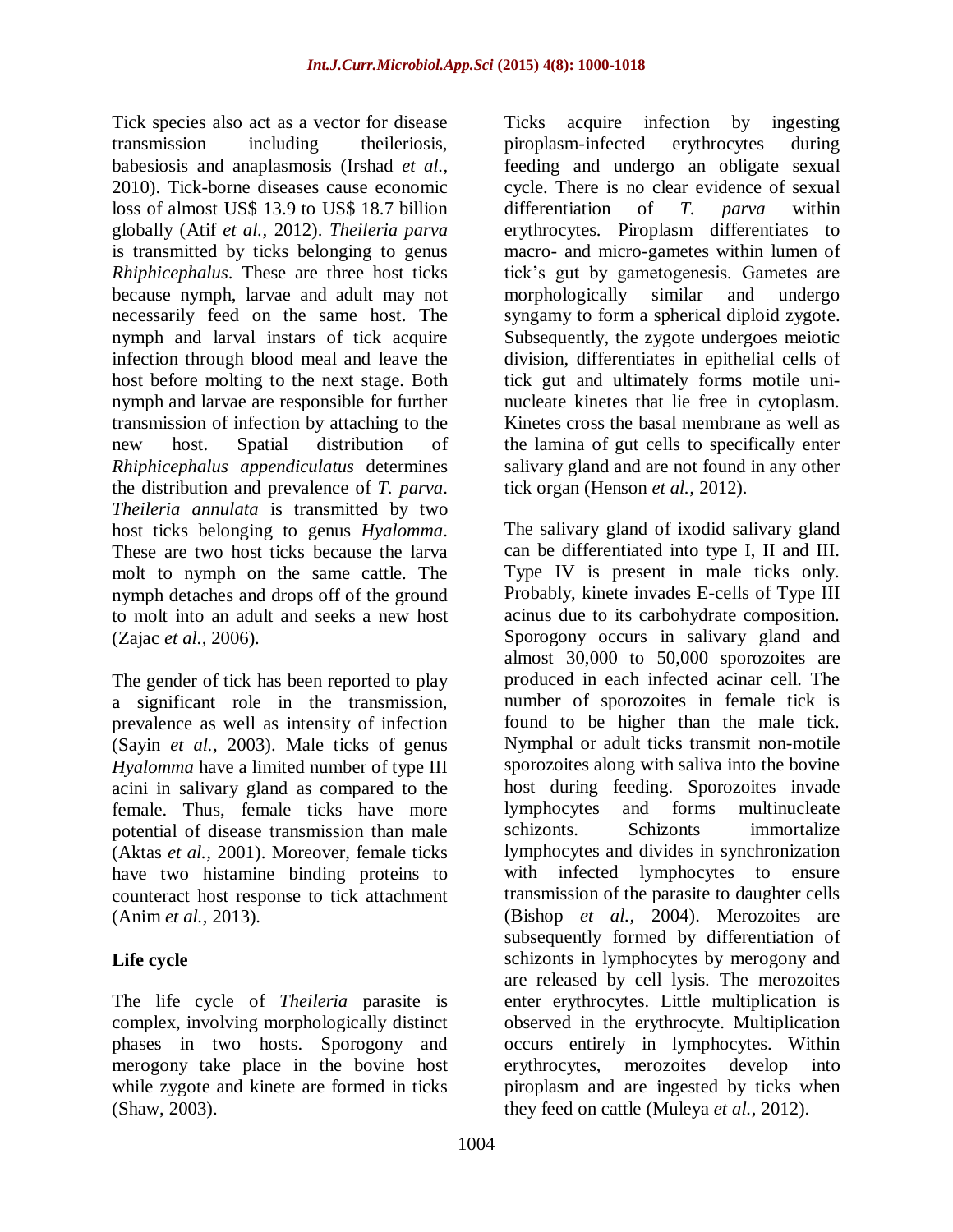By contrast, kinete remains diploid and piroplasm undergoes multiple rounds of intra-erythrocytic multiplication in *Theileria annulata*. Sporozoites of *Theileria annulata* are formed in tick salivary glands and are released within 3 to 7 days after feeding (Bishop *et al.,* 2004). Sporozoites form uninucleate trophozoites. Trophozoites multiply within the host cell to form multinucleate macroschizonts. Macroschizonts bind to the mitotic spindle and synchronize their proliferation with the infected cells (Weir, 2006). Macroschizonts further develop into microschizonts and eventually form uninucleate merozoites by merogony that are liberated into the bloodstream. Further growth and proliferation of merozoites occurs in red blood cells forming piroplasms. This stage is ineffective to tick and is responsible for causing the infection (Qayyum *et al.,* 2010).

### **Dignostic techniques**

Theileriosis can be diagnosed from its clinical symptoms, however, various methods have been developed to detect haemoparasite in the sample.

### **Microscopic examination**

Giemsa staining technique is the traditional method that involves microscopic examination of piroplasm in blood smear as well as in lymph node smears and is differentiated from other parasites by morphological properties (Aktas *et al.,* 2006). This method is frequently used for detection as it is comparatively inexpensive. However, this method is insensitive and not suitable for carrier animals because the pathogen level is usually low in the blood stream making it an unreliable technique for accurate results. Morphological differentiation of *T. annulata* and *T. parva* is also difficult, but both species are

geographically separated (Hoghooghi-Rad *et al.,* 2011).

## **Serological tests**

Sub clinical infections can be diagnosed using serological tests such as conglutination, IFAT (immunofluorescent antibody test), CA (capillary tube agglutination), IHA (indirect hemagglutination assay) and ELISA (enzyme-linked immunosorbent assay) in epidemiological studies. Serological methods involve determination of antibodies that are developed against the foreign invader causing infection. IFAT has been used to diagnose infection in serological surveys for decades. Comparatively, schizont IFAT, is more sensitive than piroplasm IFAT (Molad *et al.,* 2006).

Initially, ELISA was developed to antibodies that are generated from piroplasm antigens. Later on, recombinant proteins were used based on surface molecules TaMS1 (Gubbels et la., 2000). However, these methods are also not reliable due to their limitations. There are chances of cross reactivity, and may confront false positive and false negative results. These tests are impractical for the processing of a large number of samples. The results are also questionable due to the weaken immune response and insufficient antibody level during extended carrier phase (Molad *et al.,* 2006). *Theileria* piroplasm may occasionally be present in the erythrocytes of long-term carriers whereas antibodies have a tendency to disappear. The animals may still be infected despite of negative serological test (Ali and Radwan, 2012). Precise identification of carrier cattle is of crucial importance as they are capable of transmitting infection to non-endemic regions (Magona *et al.,* 2011).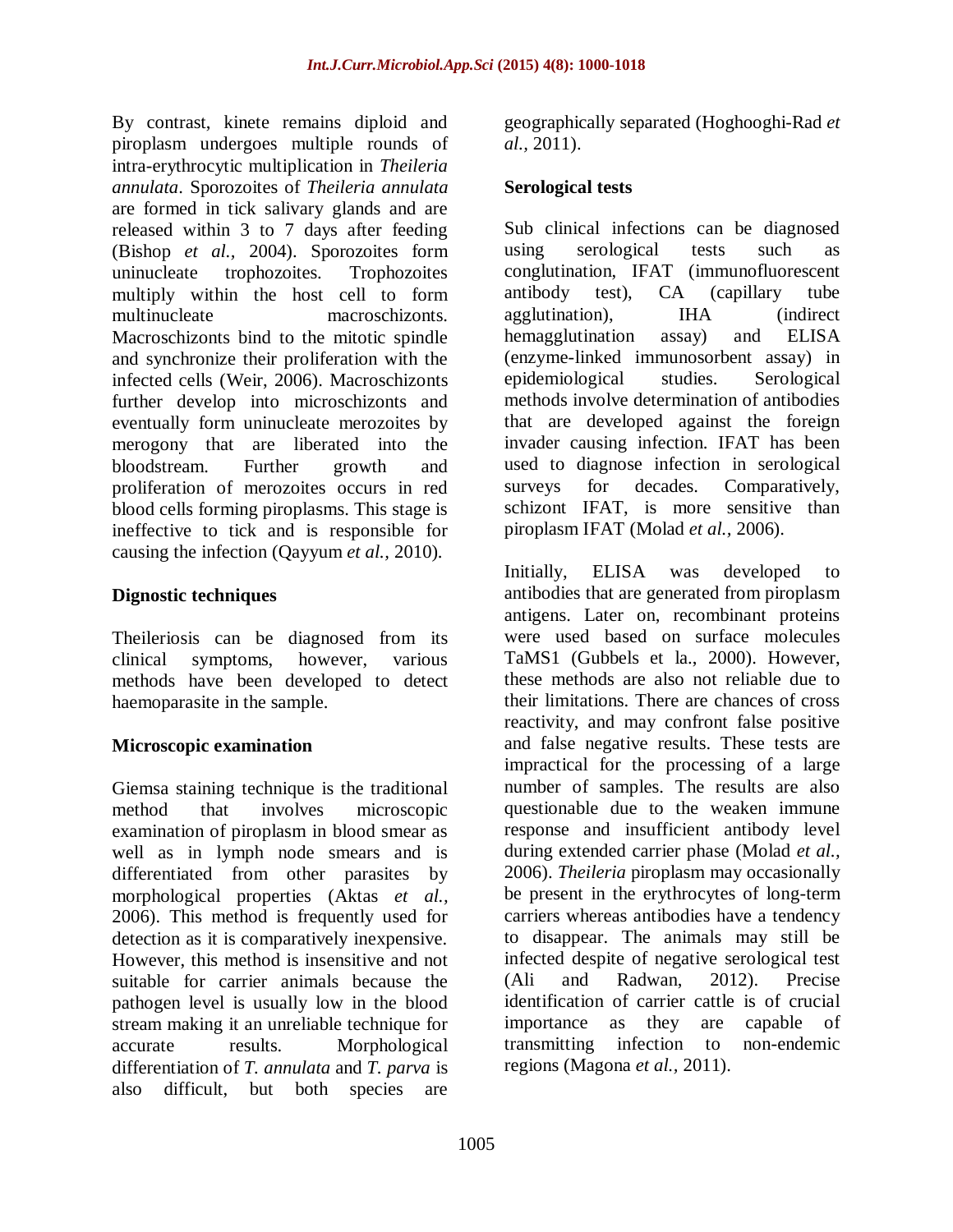### **Polymerase Chain Reaction**

Polymerase Chain Reaction has largely superseded other methods and is widely used specie-specific molecular diagnostic assay in veterinary parasitology to determine piroplasm-carrier animals. These are highly sensitive tools employed for diagnosis of pathogens in carrier animals as compared to conventional techniques. However, contamination can lead to false positive results. Mixed infections are also not always detected by PCR (Yusufmia *et al.,* 2010).

The sensitivity of PCR is further improved by coupling it with hybridization method. The variable region of parasite's 18S ribosomal RNA gene is amplified and then hybridized with radioactively labeled speciespecific oligonucleotide probe (Georges *et al.,* 2001). This method is not only used to discriminate closely related species but also detects piroplasms of distinct species. It also indicates previously unrecognized species or new genotypes possibly present in sample (Nijhof *et al.,* 2005). However, these methods are laborious, expensive, require specialized equipment and technical skills (Renneker *et al.,* 2008).

Dumanli *et al.* (2005) used PCR, IFAT and smear method for diagnosis of *Theileria* parasite and the efficacy was found to be 37.4%, 34.9% and 19.7% respectively showing that PCR is a goldstandard method for parasite detection (Dumanli *et al.,* 2005). Similarly, clinically healthy cattle were selected for blood sample collection in Eastern Turkey and were examined by microscopy as well as PCR. The prevalence rate was higher (45%) in cattle using PCR than microscopic examination (16%) (Aktas *et al.,* 2006).

Studies were conducted in Golestan province of Iran for detection of *Theileria specie* in blood samples and the efficacy of PCR was compared with smear method. PCR revealed 7.5% and smear method indicated 3.75% positive results out of collecting samples. The obtained results demonstrated that PCR is more sensitive for detection of parasite in carrier cattle rather than smear method (Georges *et al.,* 2001). Research conducted in Southwest Iran also reported that the efficacy of PCR is higher (75%) than blood smear examination (22%) (Dehkordi *et al.,* 2012). Kohli *et al.* (2014) reported 27.2% prevalence of theileriosis by blood smear examination while using PCR, prevalence was reported to be 32.5 % (Kohli *et al.,* 2014).

Blood samples were collected from three districts of Punjab province (Pakistan) to examine parasites in cattle. PCR (41.2%) was found to be more specific diagnostic tool in determining *Theileria* parasite than IFA  $(23.5\%)$  and microscopy  $(6.8\%)$ (Durrani *et al.,* 2010).

### **Prophylactic measures**

It is important to design and implement control strategies to prevent outbreaks in endemic and non-endemic regions on a priority basis (Simuunza *et al.,* 2011). Various cost effective prophylactic measures are used to control theileriosis and minimize economic losses to dairy farms globally, however, all of these need to be integrated in such a manner that they meet the specific requirements of livestock holders in different situations. It is also important to disseminate information to cattle holders regarding new technologies so that they can develop appropriate strategies according to their own requirement (Minjauw and McLeod, 2003).

## **Tick eradication**

Tick eradication is one of the widely used methods to prevent outbreaks. For this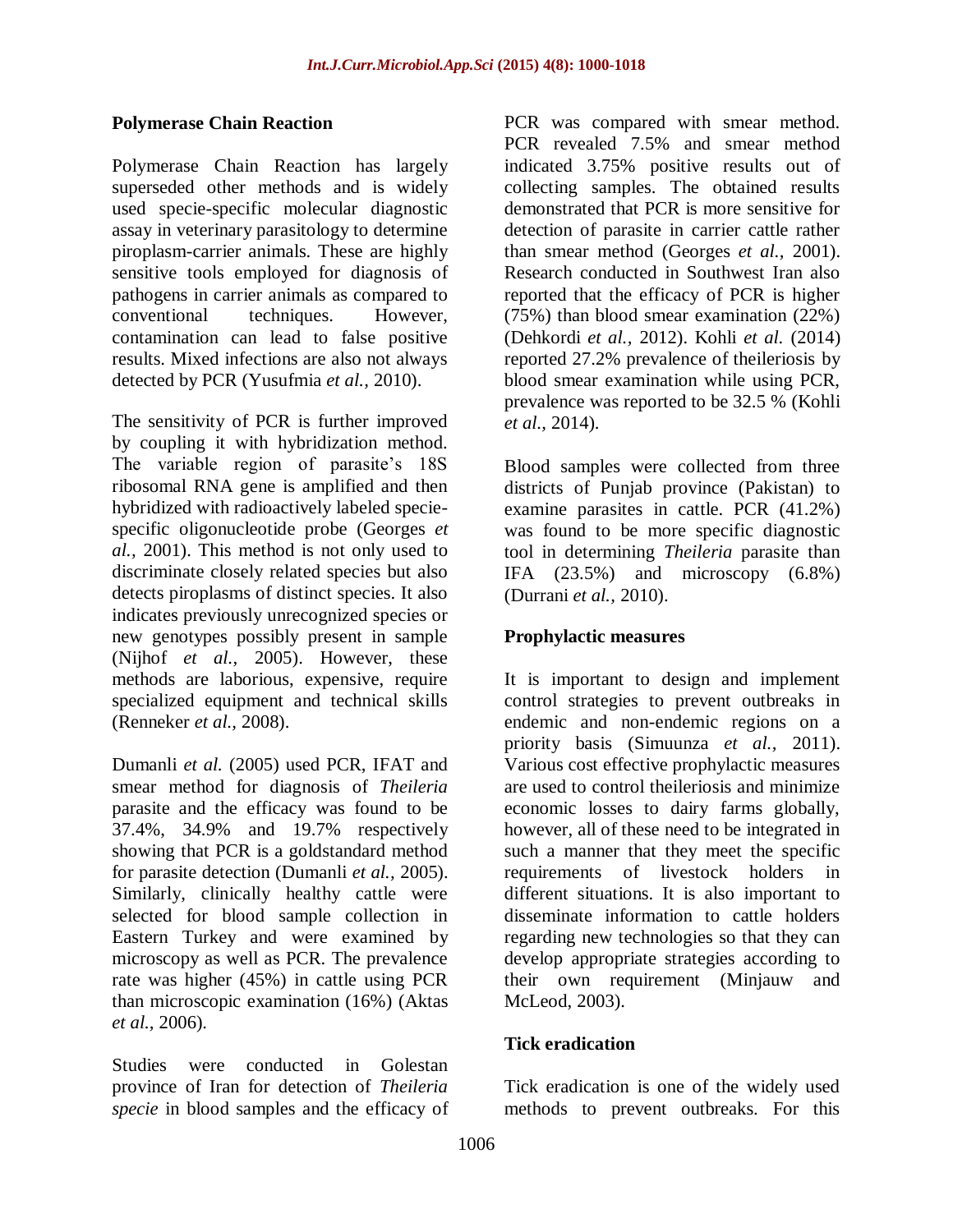purpose, tick proof houses may be built particularly for crossbred and purebred exotic cattle. These sheds should have no crevices and cracks because ticks usually breed there. Improvement of cattle accommodation greatly reduces risk of parasite transmission (Gharbi *et al.,* 2011). Stacks of bricks and dung cakes should be regularly removed as these also serve as tick's breeding places (Vahora *et al.,* 2012).

Burning of pastures is also being used to annihilate tick's shelter, however, this practice may be hazardous to the ecosystem and may cause soil erosion (Vahora *et al.,* 2012).

Newly purchased cattle may first be properly examined before mixing with the existing stock. If the number of ticks or tick infested cattle is small, manual removal of tick is a common practice. Forefingers are used to grasp ticks and twisted counter-clock wise. The removed ticks are, then, put on the smoldering dung cake to kill them (Vahora *et al.,* 2012). It is preferable to remove ticks with forceps, not with fingers as they can transmit pathogens to humans e.g. CCHF virus (Crimean-Congo Hemorrhagic Fever). CCHF virus is associated with *Hyalomma* ticks and several outbreaks are reported from Pakistan (Jamil *et al.,* 2005).

Cattle are also treated with acaricides to limit contact between tick and cattle. Acaricides may be applied to kill ticks in both free living as well as parasitic stages. Acaricides are applied by spraying, injections, spot-on or dipping (Vahora *et al.,* 2012).

Dipping was initially introduced during colonial times and numerous governmentsponsored schemes were started to protect crossbred and exotic livestock that were additionally backed up by legislations making dipping treatment compulsory for

cattle owners (Pegram *et al.,* 1993). Dipping is a costly method but is desirable for large number of cattle to combat tick infestation. Dipping tanks are usually covered with a roof to avoid dilution by rain or evaporation. It is important to carefully adjust dip concentration according to the recommendation. Poor or incorrect application of even highly effective acaricide gives unsatisfactory results and develops acaricidal resistance. Dipping of cattle less than 3 months is not recommended. Wounds of cattle must be thoroughly checked before dipping, otherwise, it can cause discomfort and toxicity. The heads of cattle must be dipped once or twice in the solution. Cattle that are thirsty or fatigued shouldn't be dipped (Vahora *et al.,* 2012). Disruption of dipping treatments can cause serious outbreaks. Huge mortality was reported due to breakdown in dipping regimes during war in late 1970s in Zimbabwe (Cook, 1991).

Acaricides can also be applied with hand spray. Hand spraying is usually used by small-scale owners who cannot afford dip tanks. For effective control, it is important to moisten the hair as well as skin with spray. This practice is environmental friendly, easy to operate and economical but is suitable for small herds only (Minjauw and McLeod, 2003).

There are certain body parts of cattle that escape treatment by spraying and dipping. Such predilection sites include inner fringes of ear, under part of tail and legs and require special attention. Selective application of acaricides to these sites is called hand dressing and is done as a supplement to usual dipping (Vahora *et al.,* 2012).

Human safety is of utmost importance in acaricide application. Prolonged and repeated contacts with skin should be avoided. Hands and face should be properly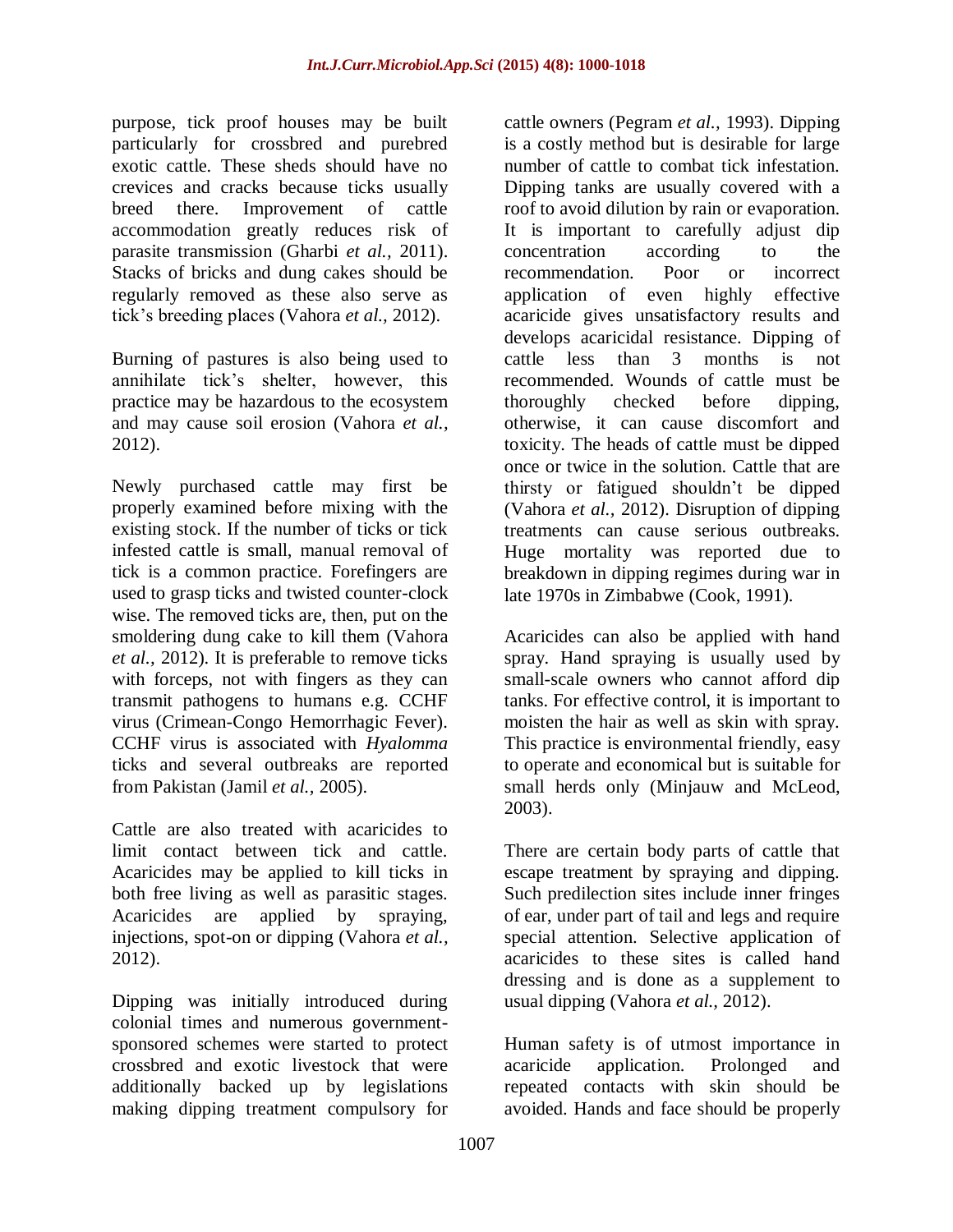washed before eating (Vahora *et al.,* 2012).

Tick free or acaricide treated cattle have better productivity as compared to tick infested cattle (Sajid, 2007). However, acaricides application has many discrepancies including high cost of purchase and infrastructure maintenance, development of natural resistance to acaricides by ticks and ecological concerns (Mbyuzi *et al.,* 2013).

### **Selection of tick resistant cattle breeds**

Selection of cattle breeds with enhanced tick resistance is proposed as a sustainable approach for controlling infection in developing world (Naik *et al.,* 2010). Generally, crossbred, purebred and exotic cattle are more vulnerable to infection than indigenous cattle. High incidence of theileriosis is reported in cross bred cattle by Annand and Ross (2001) and Malmquist *et al.* (2003) suggesting their high susceptibility to infection (Annand and Ross, 2001; Malmquist *et al.,* 2003).

Low prevalence of parasite is reported in Sahiwal cattle than European breeds suggesting that Sahiwal cattle are more resistant to tick infestation and tick borne diseases (Sajid *et al.,* 2009). Rearing disease-resistant breeds play significant role in controlling theileriosis. A national policy was developed in India to reduce proportion of exotic cattle in national herds which led to great decline in prevalence of theileriosis (Omer *et al.,* 2002).

## **Chemotherapy**

*T. annulata* and *T. parva* show similar disease symptoms. These symptoms include immune-depression and secondary bacterial infection e.g. pneumonia and enteritis. Antibiotic treatment is usually recommended to limit such secondary

infections (Minjauw and McLeod, 2003). Tetracycline antibiotic was probably the first chemotherapeutic compound used against ECF in 1953. This antibiotic is effective only at the early stages and can't be used at later stages of infection. In 1970s, parvaquone and buparvaquone (naphthoquinone compound) were discovered which are more effective with a wide therapeutic index (Gachohi *et al.,* 2012). These naphthoquinone compounds are not only effective for curing theileriosis but can also be used as a remarkable prophylactic measure against the disease (Qayyum *et al.,* 2010). These *Theileria* cidal drugs specifically target the etiological agent, but don't affect edema directly. Furosemide, a loop diuretic, can be used to reduce cardiovascular and pulmonary edema as well as renal and hepatic dysfunction (Musoke *et al.,* 2004).

However, these drugs are not used by cattle breeders due to their high price (Gachohi *et al.,* 2012). These drugs infiltrate the muscles and are not easily eliminated from the cattle's body (Mirzaei, 2007). The meat and milk products may be contaminated with drug residues leading to health hazards (Sonenshine *et al.,* 2006). Drug resistance is also reported in Tunisia recently. 4 out of 7 cattle died of acute tropical theileriosis in spite of buparvaquone injections (Mhadhbi *et al.,* 2010). Similarly, 7 out of 8 cattle died in southern Iran, though buparvaquone treatment was given. Resistance against anti-*Theileria* l drugs is reported due to point mutation in the parasite's cytochrome *b* gene (Sharifiyazdi *et al.,* 2012).

Investigations based on genome mining and gene characterization have focused on other metabolic enzymes as new targets for anti-*Theileria* l drug designing (Fernandez-Robledo and Vasta, 2010). Lactate dehydrogenase abbreviated as LDH is a one of such targeted glycolytic enzyme.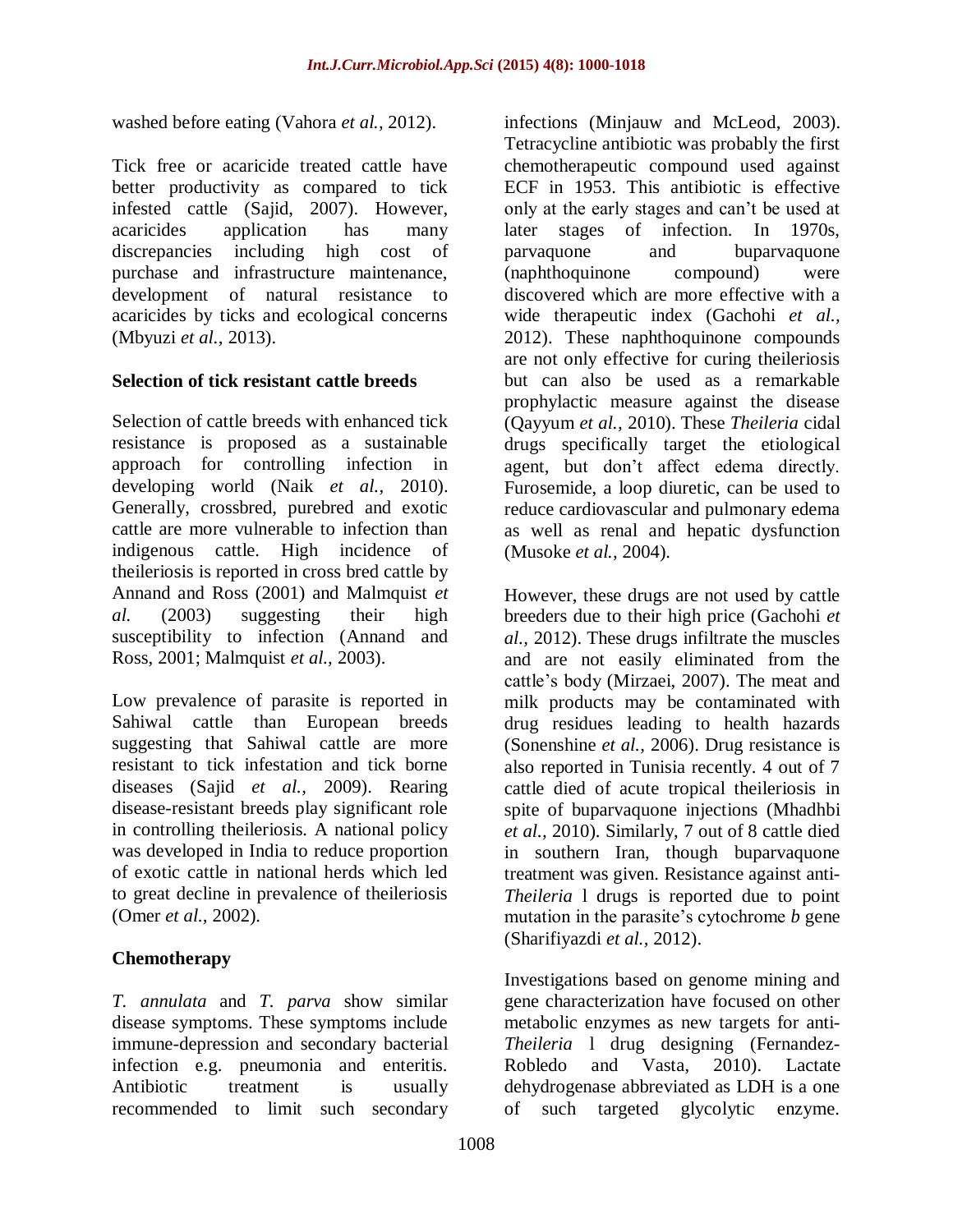Recently, LDH gene has cloned from *Theileria* and has provided valuable insight into LDH structure that will be beneficial in new drug design studies (Erdemir *et al.,* 2012).

*Calotropis procera* (also known as "Akra" or "Ak") is a wild plant found in Asia and Africa that has multipurpose chemotherapeutic activities and can be effectively used to treat bovine theileriosis (Durrani *et al.,* 2009). *Peganum harmala* is a medicinal plant that grows in arid and semiarid conditions. Extract of *Peganum harmala* can also be used to treat bovine theileriosis without infiltration into the muscles (Mirzaei, 2007).

### **Immunization**

Each developmental stage of *Theileria* specie elicits specific immune response. Different protocols of vaccination have been implemented in several countries with varying degree of success. The acquisition of adaptive immunity led to the concept of deliberate inoculation of parasite to cattle and simultaneous treatment of cattle with tetracycline antibiotic (Di Giulio *et al.,* 2009). Schizont-infected cells can be grown in culture indefinitely and loses virulence on prolonged cultivation which suggests antigenic variation. The culture-derived, attenuated vaccine is effective in prevention of theileriosis (Pipano and Shkap, 2000).

The attempt of immunization in cattle against tropical theileriosis was first made in Algeria in 1930s. Blood with low virulence strain was donated from infected cattle followed by mechanical passage between healthy cattle. This practice resulted in subsequent loss of parasite's ability to differentiate into merozoites with one year estimated protection in the absence of natural challenge (Weir, 2006). A similar attempt was made in Israel in the 1940s by

inoculating cattle with low virulence Tunisian strain and boosting with local strain after two months to reinforce immunity (Pipano and Shkap, 2000). "Infection and treatment" method was pioneered by Neitz in early 1950s for ECF and is still widely used (Weir, 2006). In this method, live sporozoites were inoculated in cattle and the resultant infection was simultaneously treated with administration of Oxytetracycline (Marcelino *et al.,* 2012). Vaccines were also used for host immunization to control tick infestation by Humphreys and Allen in 1979 (de la Fuente *et al.,* 2007). Immunity is for prolonged duration if tick infestation continues to evoke immunity regularly. In the absence of tick infestation, immunity lasts up to three years (Gachohi *et al.,* 2012).

"Infection and treatment" method is effectively used against *T. parva and T. annulata* to induce cytotoxic T cell response against parasitic schizonts. The sporozoite stage of *T. parva* and *T. annulata* possess major surface antigen called p67 and SPAG-1 respectively. These antigens are serologically cross-reactive and have been found to induce protection against homologous strains (Hall *et al.,* 2000). Recombinant forms of surface antigens of sporozoites can be further improved by using tick peptides in multivalent vaccines (Bishop *et al.,* 2004).

As a consequence of this practice, a mild reaction appears to parasitic infection and the cattle acquire immunity to succeeding attacks. Broad spectrum vaccines may be developed using multiple antigens to target various tick species and reduce transmission of parasite (de la Fuente *et al.,* 2007). TaSp protein coded by TaSp gene of *Theileria* is demonstrated to possess polymorphism and can be helpful for manufacturing broad band vaccines (Sadr-Shirazi *et al.,* 2012).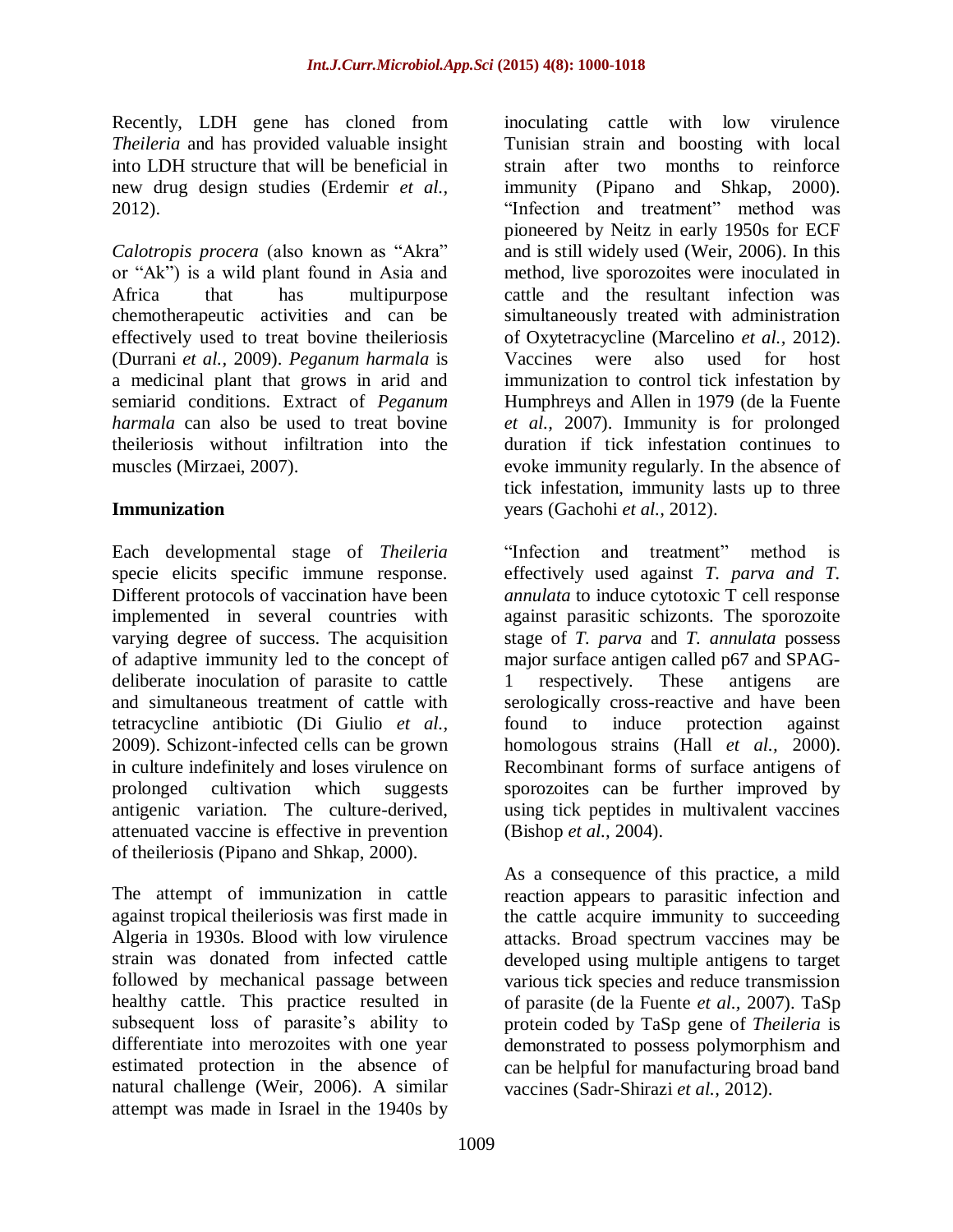

**Figure.1** Life cycle of *T. parva* (Bishop *et al.,* 2004)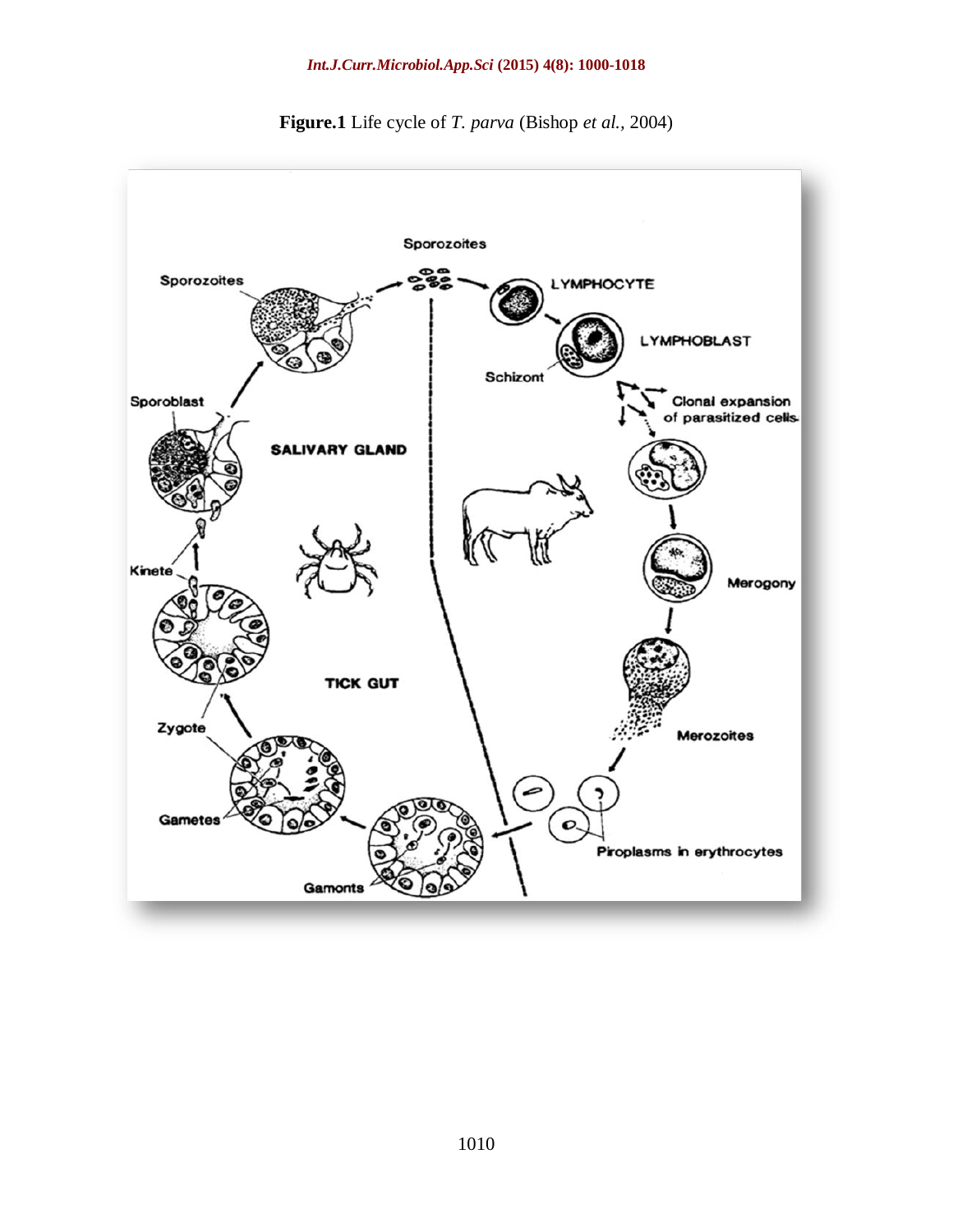



The development of accessible and affordable vaccines is an effective measure to control tick-borne diseases. They reduce the chances of environmental contamination. However, they also have some discrepancies. Though immunization contributes to attaining and improve endemic stability of indigenous breeds having adequate genetic tolerance, the resultant carrier state may transmit infection to disease free regions if the vector is present. Blood vaccines pose unacceptable risk to the recipient. It may not only cause clinical infection, but is also demonstrated to

transmit other blood-borne etiological agents (Pipano and Shkap, 2000). Live vaccines are not widely used because they require cold storage and have limited shelf life. Poor nutritional status of the recipient or incorrect administration of the drug may cause clinical signs. Adverse reactions can probably occur despite treatment and animal monitoring is recommended which depends on herd size and may be extensive (Di Giulio *et al.,* 2009). It also fails to provide protection against different strains in a locality. Moreover, attenuated organisms are at risk of reverting to pathogenic state and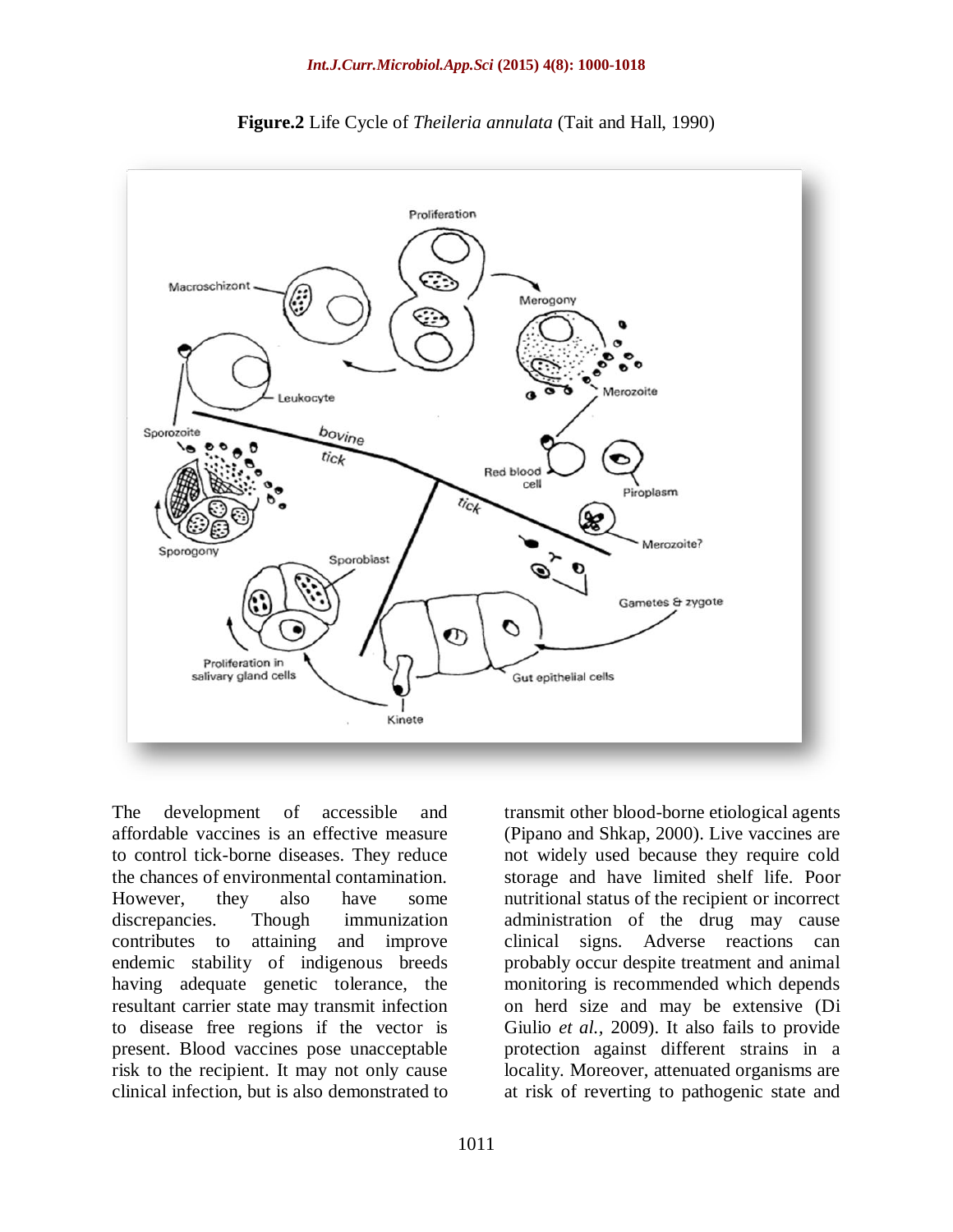may cause morbidity and mortality in cattle (Jenkins, 2011).

Early life clinical signs are also reported in calves born to vaccinated cows. Calves are imperative to the propagation of livestock and calf mortality greatly shatters livestock economy. Further investigation is required to understand the mechanism of vertical transmission to reduce calve mortality (Mbyuzi *et al.,* 2013).

Pakistan is located in Warm Climate Zones. The geographical location and climatic condition of Pakistan is conducive to growth of tick species which is correlated with potential occurrence of *Theileria*. The incident rate of ticks is high during monsoon season due to warm and humid climate. Tick infestation not only causes physical distress, but also transmits parasite to cattle and causes morbidity and mortality leading to the economic burden on cattle owners. Theileriosis is a major constraint to livestock industry all over the world, therefore, it is an essential prerequisite to develop sensitive and specific tests for parasite detection in the sample. PCR is the most beneficial molecular tool for diagnosis of infection till date than blood and lymph node smear examination and serological tests. Tick eradication particularly by using acaricides and burning pastures effectively limits the incidence of theileriosis. Investigation should be carried out to exploit the benefits of other control measures, e.g. introduction of natural predators of ticks to be used as a substitute for traditional acaricide application because of emergence of acaricide resistance in ticks. Extracts derived from *Calotropis procera* and *Peganum harmala* are therapeutically effective in treating bovine theileriosis.

Parvaquone and buparvaquone have been used effectively as anti-*Theileria* l drugs since 1970s. However, research should be

extended to design new drugs having different modes of action because resistance is reported with currently available drugs. Genome mining and gene characterization can be helpful in designing new drugs by focusing essential metabolic enzymes as new targets. Immunization appears beneficial. Though, current vaccine encourages preliminary results, research should evaluate safety issues and their efficacy in field use. Immunization leads to carrier state and carrier cattle can disperse infection to non-endemic localities. The currently used prophylactic methods against theileriosis are expensive and have many limitations regarding their sustainability and efficacy. It is recommended to devise and implement cost-effective and integrated control strategies against the infection. The future policies should focus controlled crossbreeding, thoroughly monitored medication programs, implementation of appropriate tick control strategies and screening carrier cattle to reduce the prevalence of theileriosis. Properly controlled cattle movement can limit dispersion to other regions. It is also important to disseminate information to cattle holders regarding new technologies so that they can develop appropriate strategies according to their own requirement.

# **References**

- Aktas, M., Altay, K., Dumanli, N. 2006. A molecular survey of bovine *Theileria* para- sites among apparently healthy cattle and with a note on the distribution of ticks in eastern Turkey. *Veter. Parasitol.,* 138: 179– 185.
- Aktas, M., Dumanlia, N., Angin, M. 2004. Cattle infestation by Hyalomma ticks and prevalence of *Theileria* in Hyalomma species in the east of Turkey. *Veter. Parasitol.,* 119: 1–8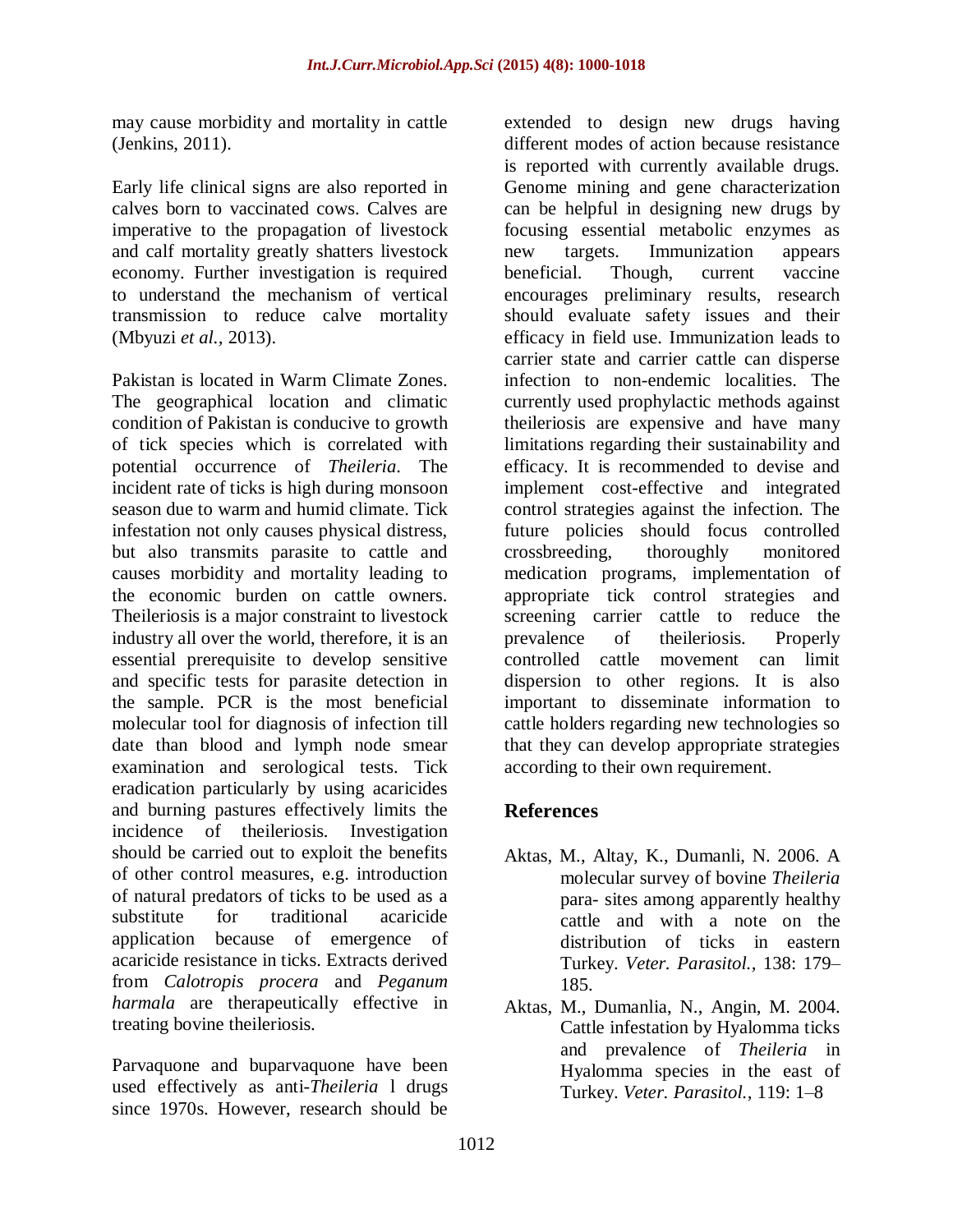- Aktas, M., Sevgili, M., Dumanli, N., Karaer, Z., Cakmak, A. 2001b. Elazig Malatya ve Tunceli illerinde tropikal theileriosisin seroprevalans. [Turk.](http://mistug.tubitak.gov.tr/bdyim/lastissue.php?dergi=vet) *J.*  [Veter.](http://mistug.tubitak.gov.tr/bdyim/lastissue.php?dergi=vet) Anim. *Sci.,* 25: 359–363.
- Ali, A.E.F., Radwan, M.E.I. 2012. Molecular detection of *Theileria annulata* in Egyptian buffaloes and biochemical changes associated with particular oxidative changes. *Adv. Life Sci.,* 1(1): 6–10.
- Alim, M.A., Das, S., Roy, K., Masuduzzaman, M., Sikder, S., Hassan, M.M., Siddiki, A.Z., Hossain, M.A. 2012. Prevalence of hemoprotozoan diseases in cattle population of Chittagong division, Bangladesh. *Pak. Veter. J.,* 32(2): 221–224.
- Anim, J., Ali, Z., Maqbool, A., Muhammad, K., Khan, M.S., Younis, M. 2013. Prevalence of *Theileria annulata* infected hard ticks of cattle and buffalo in Punjab, Pakistan. *Pak. Veter. J*.*,* 23(1): 20–26.
- Annand, D.F., Ross, D.R. 2001. Epizootiological factors in the control of bovine theleriosis. [Aust.](http://onlinelibrary.wiley.com/journal/10.1111/(ISSN)1751-0813) [Veter.](http://onlinelibrary.wiley.com/journal/10.1111/(ISSN)1751-0813) J*.,* 48: 292–298.
- Atif, F.A., Khan, M.S., Iqbal, H.J., Ali, Z., Ullah, S. 2012. Prevalence of cattle tick infestation in three districts of the Punjab, Pakistan. *Pak. J. Sci.,* 64(1): 49–53.
- Aysul, N., Karagenc, T., Eren, H., Aypak, S., Bakirci, S. 2008. Prevalence of tropical theileriosis in cattle in the Aydin Region and determination of efficacy of attenuated *Theileria annulata* vaccine. *Turkiye Parazitoloji Dergisi.,* 32: 322–327.
- Bishop, R., Musoke, A., Morzaria, S., Gardner, M., Nene, V. 2004. ―*Theileria*: Intracellular protozoan parasites of wild and domestic ruminants transmitted by Ixodid

ticks.‖ *Parasitology,* 129(7): S271– S283.

- Cook, A.J.C. 1991. Communal farmers and tick control—A field study in Zimbabwe. *Trop. Anim. Health Prod.,* 23: 161–166.
- de la Fuente, J., Almazan, C., Canales, M., de la Lastra, J.M.P., Kocan, K.M., Willadsen, P. 2007. A ten-year review of commercial vaccine performance for control of tick infestations on cattle. *Anim. Health Res. Rev.,* 8(1): 23–28.
- Dehkordi, F.S., Parsaei, P., Saberian, S., Moshkelani, S., Hajshafiei, P., Hoseini, S.R., Babaei, M., Ghorbani, M.N. 2012. Prevalence study of *Theileria annulata* by comparison of four diagnostic techniques in southwest Iran. *Bulgarian J. Veter. Med.,* 15(2): 123−130.
- Di Giulio, G., Lynen, G., Morzaria, S., Oura, C., Bishop, R. 2009. Live immunization against East Coast fever - current status. [Trends](http://www.sciencedirect.com/science/journal/14714922) [Parasitol](http://www.sciencedirect.com/science/journal/14714922)*.,* 25: 85–92.
- Dumanli, N., Aktas, M., Cetinkata, B., Cakmak, A., Koroglu, E., Saki, C.E., Erdogmus, Z., Nalbantoglu, S., Ongor, H., Simsek, S., Karahan, M., Altay, K. 2005. Prevalence and distribution of tropical theileriosis in Estern Turkey. *Veter. Parasitol*.*,* 127(1): 9–15.
- Durrani, A.Z., Maqbool, A., Mahmood, N., Kamal, N., Shakoori, A.R. 2009. Chemotherapeutic trials with *Calotropis procera* against experimental infection with *Theileria annulata* in cross bred cattle in Pakistan. Pak. J. [Zool](http://www.researchgate.net/journal/0030-9923_Pakistan_journal_of_zoology)*.,* 41(5): 389– 397.
- Durrani, A.Z., Mehmood, N., Shakoori, A.R. 2010. Comparison of three diagnostic methods for *Theileria annulata* in Sahiwal and Friesian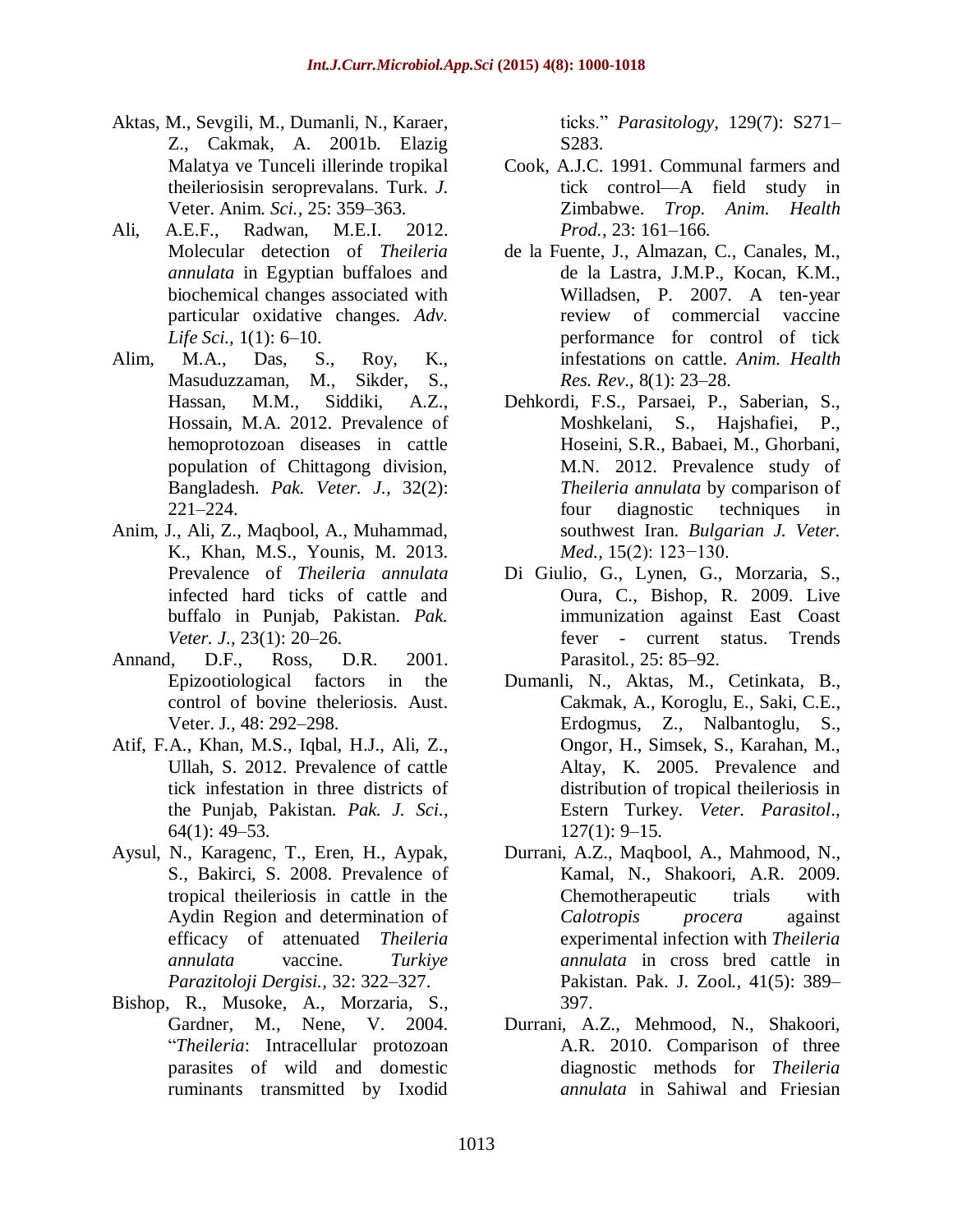cattle in Pakistan. Pak. J. [Zool](http://www.researchgate.net/journal/0030-9923_Pakistan_journal_of_zoology)*.,* 42(4): 467–472.

- Durrani, A.Z., Shakoori, A.R., Kamal, N. 2008. "Bionomics of hyalomma ticks in three districts of Punjab, Pakistan. *J. Anim. Plant Sci.,* 18(1): 20–23.
- Erdemir, A., Aktas, M., Dumanli, N. 2012. Isolation, cloning and sequence analysis of the lactate dehydrogenase gene from *Theileria annulata* may lead to design of new anti*Theileria* l drugs. *Veterinarni Medicina,* 57(10): 559–567.
- Fernandez-Robledo, J.A., Vasta, G.R. 2010. Production of recombinant proteins from protozoan parasites. *Trends Parasitol*., 26: 244–254.
- Gachohi, J., Skilton, R., Hansen, F., Ngumi, P., Kitala, P. 2012. Epidemiology of East Coast fever (*Theileria parva* infection) in Kenya: past, present and the future. *Parasites Vectors,* 5: 194.
- Gardner, M.J., Bishop, R., Shah, T., de Villiers, E.P., Carlton, J.M., Hall, N., Ren, Q.H., Paulsen, I.T., Pain, A., Berriman, M., Wilson, M., Sato, S., Ralph, S.A., Mann, D.J., Xiong, Z.K., Shallom, S.J., Weidman, J., Jiang, L.X., Lynn, J., Weaver, B., Shoaibi, A., Domingo, A.R., Wasawo, D., Crabtree, J., Wortman, J.R., Haas, B., Angiuoli, S.V., Creasy, T.H., Lu, C., Suh, B., Silva, J.C., Utterback, T.R., Eldblyum, T.V., Pertea, M., Allen, J., Nierman, W.C., Taracha, N., Salzberg, S.L., White, O.R., Fitzhugh, H.A., Morzaria, S., Venter, J.C., Fraser, C.M., Nene, V. 2005. Genome sequence of *Theileria parva*, a bovine pathogen that transforms lymphocytes. *Science,* 309: 134–137.
- Gebrekidana, H., Hailub, A., Kassahunb, A., Rohousova, I., Maiac, C., Talmi-Frank, D., Warburge, A., Baneth, G. 2014. *Theileria* infection in domestic

ruminants in northern Ethiopia. *Veter. Parasitol.,* 200(1-2): 31–38.

- Georges, K., Loria, G.R., Riili, S., Greco, A., Caracappa, S., Jongejan, F., Sparagano, O. 2001. Detection of haemoparasites in cattle by reverse line blot hybridisation with a note on the distribution of ticks in Sicily. *Veter. Parasitol.,* 99: 273–286.
- Gharbi, M., Touay, A., Khayeche, M., Laarif, J., Jedidi, M., Sassi, L., Darghouth, M.A. 2011. Ranking control options for tropical theileriosis in at-risk dairy cattle in Tunisia, using benefit-cost analysis. *Revue scientifique et technique (International Office of Epizootics.*  30(3): 763–78.
- Glass, E.J., Preston, P.M., Springbett, A., Craigmile, S., Kirvar, E., Wilkie, G., Brown, C.G. 2005. *Bos taurus* and *Bos indicus* (Sahiwal) calves respond differently to infection with *Theileria annulata* and produce markedly different levels of acute phase proteins. *Int. J. Parasitol.,* 35: 337– 347.
- Gomes, J., Soaresa, R., Santosa, M., Santos-Gomes, G., Botelhoa, A., Amaroa, A., Inacioa, J. 2013. Detection of *Theileria* and *Babesia* infections amongst asymptomatic cattle in Portugal. *Ticks Tick-borne Dis.,* 4: 148–151.
- Gubbels, M.J., d' Oliveira, C., Jongejan, F. 2000. Development of an indirect *Tams1* enzyme-linked immunosorbent assay for diagnosis of *Theileria annulata* infection in cattle. *[Clin. Diag.](http://www.ncbi.nlm.nih.gov/pmc/journals/84/) Lab. Immunol.,* 7: 404–411.
- Hall, R., Boulter, N.R., Brown, C.G.D., Wilkie, G., Kirvar, E., Nene, V., Musoke, A.J., Glass, E.J., Morzaria. S.P. 2000. Reciprocal cross protection induced by sporozoite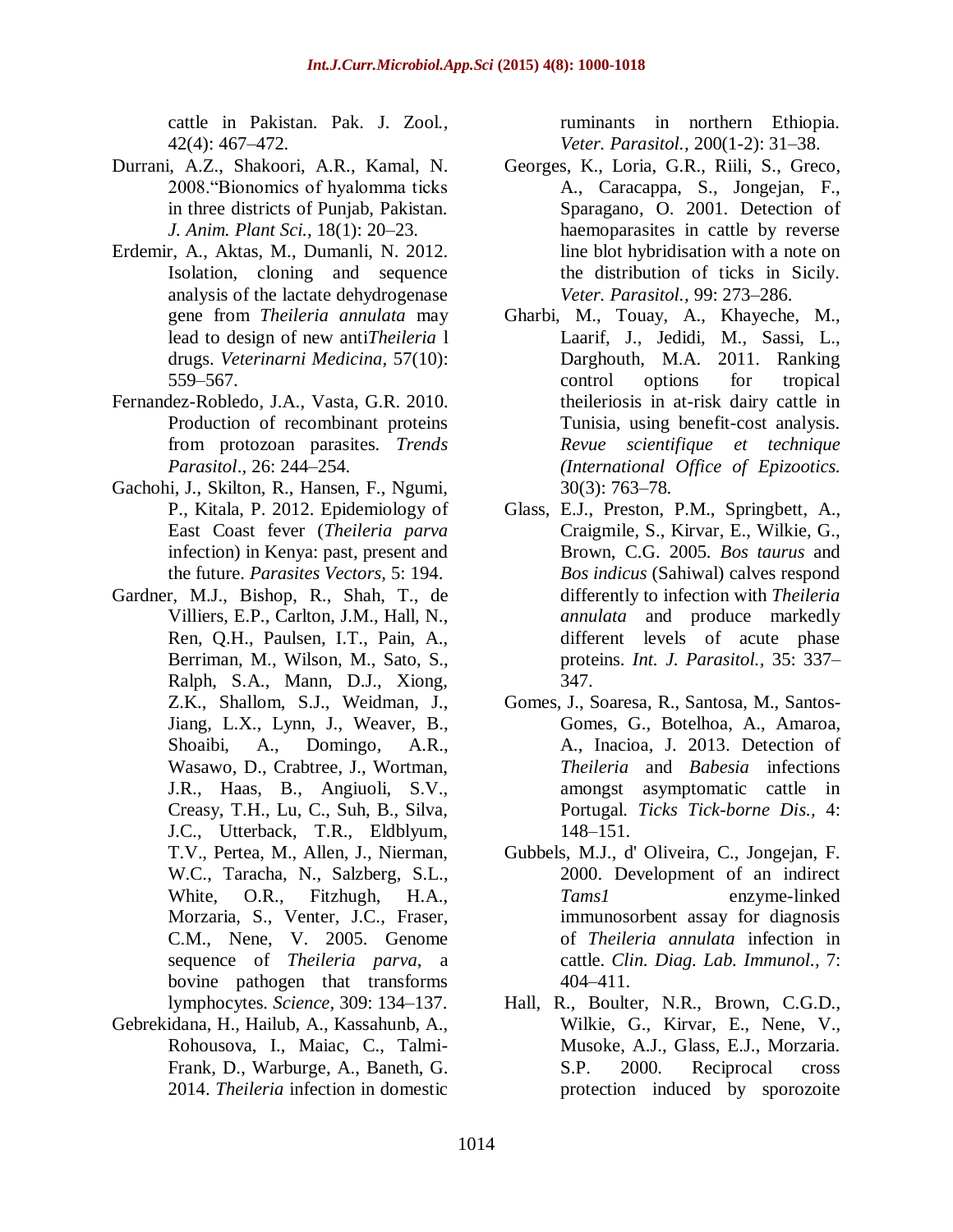antigens SPAG-1 from *Theileria annulata* and p67 from *Theileria parva*. *Parasite Immunol.,* 22: 223– 230.

- Hassan, A.H., Salmo, N.A., Jabbar, Ahmed, S. 2012. Pathological and molecular diagnostic study of theileriosis in cattle in Sulaimaniyah Province, Iraq. *Proceeding of the Eleventh Veterinary Scientific Conference,* 11: 306–314.
- Henson, S., Bishop, R.P., Morzaria, S., Spooner, P.R., Pelle, R., Poveda, L., Ebeling, M., Kung, E., Certa, U., Daubenberger, C.A., Weihong, Q. 2012. High-resolution genotyping and mapping of recombination and gene conversion in the protozoan *Theileria parva* using whole genome sequencing. *BMC Genomics,* 13: 503.
- Hoghooghi-Rad, N., Ghaemi, P., Shayan, P., Eckert, B., Sadr-Shirazi, N. 2011. Detection of native carrier cattle infected with *Theileria annulata* by semi-nested PCR and smear method in Golestan Province of Iran. *World Appl. Sci. J.,* 12(3): 317–323.
- Ica, A., Vatansever, Z., Yildirim, A., Duzlu, O., Inci, A. 2007. Detection of *Theileria* and *Babesia* species in ticks collected from cattle. *Veter. Parasitol.,* 148: 156–160.
- Irshad, N., Qayyum, M., Hussain, M., Khan, M.Q. 2010. Prevalence of tick infestation and theileriosis in sheep and goats. *Pak. Veter. J.,* 30(3): 178– 180.
- Jamil, B., Hasan, R.S., Sarwari, A.R., Burton, J., Hewson, R., Clegg, C. 2005. Crimean-congo hemorrhagic fever: experience at a tertiary care hospital in Karachi, Pakistan. *[Royal](https://rstmh.org/) Soc. [Trop.](https://rstmh.org/) Med. Hyg*., 99(8): 577– 584.
- Jenkins, M.C. 2011. Advances and prospects for subunit vaccines against protozoa of veterinary importance. *Veter. Parasitol*., 101: 291–310.
- Kohli, S., Atheya, U.K., Thapliyal, A. 2014. Prevalence of theileriosis in crossbred cattle: its detection through blood smear examination and polymerase chain reaction in Dehradun district, Uttarakhand, India. *Veter. World,* 7(3): 168–171.
- Lorusso, V., Picozzi, K., de Bronsvoort, B.M.C., Majekodunmi, A., Dongkum, C., Balak, G., Igweh, A., Welburn, S.C. 2013. Ixodid ticks of traditionally managed cattle in central Nigeria: where Rhipicephalus (Boophilus) microplus does not dare (yet?). *Parasites Vectors,* 6: 171.
- Magona, J.W., Walubengo, J., Olaho-Mukani, W., Jonsson, N.N., Welburn, S.W., Eisler, M.C. 2011. Spatial variation of tick abundance and seroconversion rates of indigenous cattle to *Anaplasma marginale*, *Babesia bigemina* and *Therileria parva* infections in Uganda. *Exp. Appl. [Acarol.](http://www.researchgate.net/journal/1572-9702_Experimental_and_Applied_Acarology),* 55: 203–213.
- Malmquist, W.A., Nyindo, M.B.A., Brown, C.D.G. 2003. Seasonal occurrence of ticks and piroplasms in domestic animals. *Trop. Anim. [Health Prod.](http://www.springer.com/life+sciences/animal+sciences/journal/11250),* 2: 139–145.
- Marcelino, I., de Almeid, A.M., Ventosa, M., Pruneaue, L., Meyere, D.F., Martinezf, D., Lefrancoise, T., Vachiérye, N., Coelho, A.V. 2012. Tick-borne diseases in cattle: Applications of proteomics to develop new generation vaccines. *J. Proteomics,* 75: 4232–4250.
- Mbyuzi, A.O., Komba, E.V.G., Magwisha, H.B., Salum, M.R., Kafiriti, E.M., Malamla, L.J. 2013. Preliminary evidence of vertical transmission of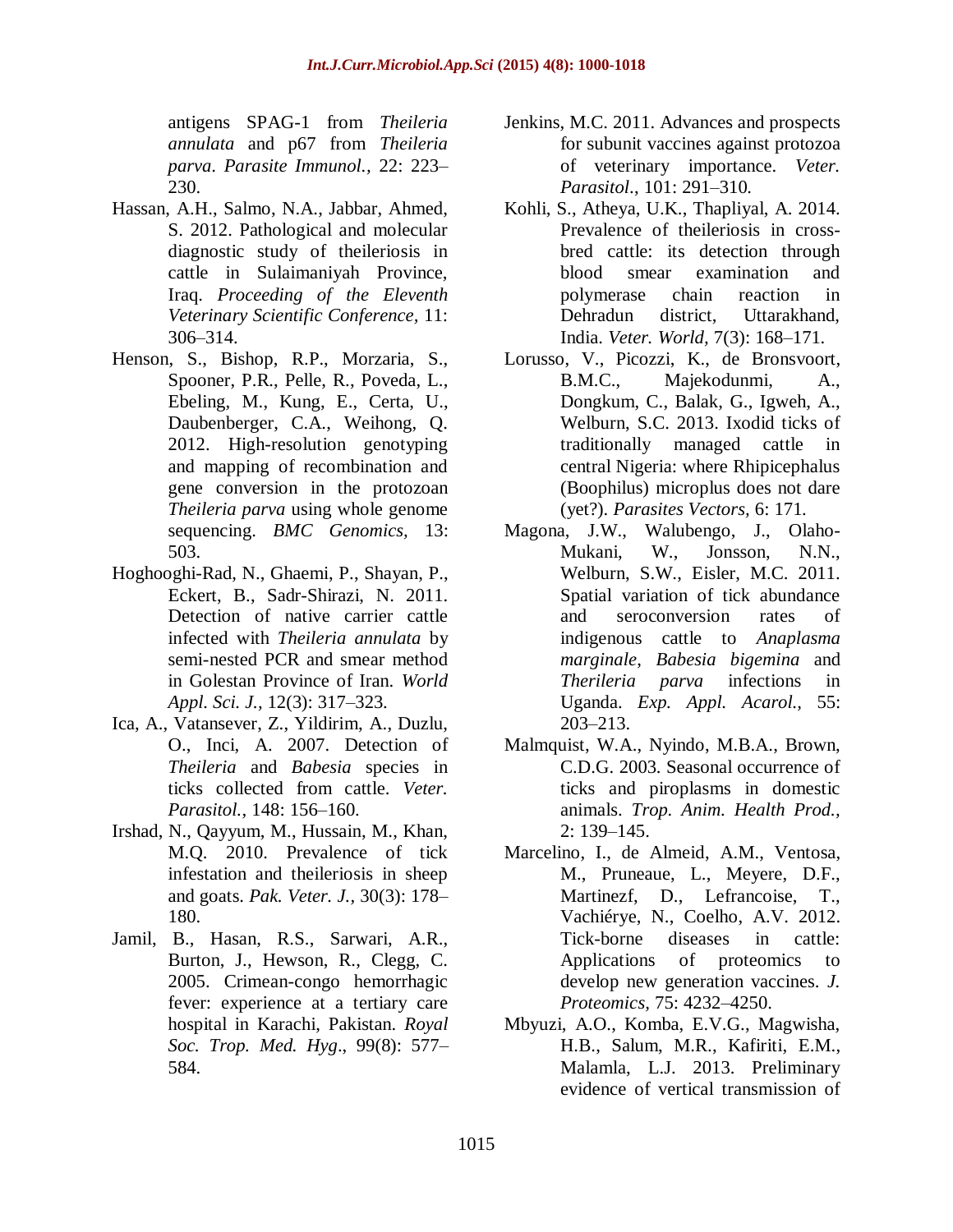*Theileria parva* sporozoites from ECF immunized cows to offsprings in southern Tanzania. Res. [Opin.](http://journals.indexcopernicus.com/Research+Opinions+in+Animal+and+Veterinary+Sciences,p5600,3.html) [Anim.](http://journals.indexcopernicus.com/Research+Opinions+in+Animal+and+Veterinary+Sciences,p5600,3.html) Veter. Sci*.,* 3(4): 92–100.

- Mhadhbi, M., Naouach, A., Boumiza, A., Chaabani, M.F., Ben-Abderazzak, S., Darghouth, M.A. 2010. In vivo evidence for the resistance of *Theileria annulata* to buparvaquone. *Veter. Parasitol*.*,* 169: 241–247.
- Minjauw, B., McLeod, A. 2003. Tick-borne diseases and poverty. The impact of ticks and tick- borne diseases on the livelihood of small-scale and marginal livestock owners in India and eastern and southern Africa, Research report, DFID Animal Health Programme. Centre for Tropical Veterinary Medicine, University of Edinburgh, UK.
- Mirzaei, M. 2007. Treatment of natural tropical theileriosis with the extract of the plant *Peganum harmala*. *Korean J. Parasitol.,* 45(4): 267–71.
- Molad, T., Mazuz, M.L., Fleiderovitz, L., Fish, L., Savitsky, I., Krigel, Y., Leibovitz, B., Molloy, J., Jongejan, F., Shkap, V. 2006. Molecular and serological detection of *A. centrale*and *A. marginale*-infected cattle grazing within an endemic area. *Veter. Microbiol.,* 113: 55–62.
- Muhammad, G., Naureen, A., Firyal, S., Saqib, M. 2008. Tick control strategies in dairy production medicine. *Pak. Veter. J.,* 28(1): 43– 50.
- Muhanguzi, D., Picozzi, K., Hatendorf, J., Thrusfield, M., Welburn, S.C., Kabasa, J.D., Waiswa, C. 2014. Prevalence and spatial distribution of *Theileria parva* in cattle under croplivestock farming systems in Tororo District, Eastern Uganda. *Parasites Vectors,* 9(91): 1–8.
- Muleya, W., Namangala, B., Simuunza, M., Nakao, R., Inoue, N., Kimura, T., Ito, K., Sugimoto, C., Sawa, H. 2012. Population genetic analysis and sub-structuring of *Theileria parva* in the northern and eastern parts of Zambia. *Parasites Vectors,* 5: 255.
- Musoke, R.A., Tweyongyere, R., Bizimenyera, E., Waiswa, C., Mugisha, A., Biryomumaisho, S., Mchardy, N. 2004. Treatment of East Coast Fever of cattle with a combination of parvaquone and frusemide. *Trop. Anim. Health Prod.,* 36(3): 233–245.
- Naik, G., Ananda, K.J., Rani, B.K. 2010. Theileriosis in calves and its successful treatment. *Veter. World,* 3(4): 191.
- Nijhof, A.M., Pillay, V., Steyl, J., Prozesky, W.H., Stolts,W.H., Lawrence, J.A., Penzhorn, B.L., Jongejan, F. 2005. Molecular characterization of *Theileria* species associated with mortality in four species of African antelopes. *J. Clin. Microbiol.,* 43: 5907–11.
- Omer, O.H., El-Malik, K.H., Mahmoud, O.M.E., Haroun, M.A., Hawas, S., Magzoub, D. 2002. Haematological profiles in pure bred cattle naturally infected with *Theileria annulata* in Saudia Arabia. *Veter. Parasitol.,* 107: 161–168.
- Pain, A., Renauld, M., Berriman, M., Murphy, L., Yeats, C.A., Weir, W., Kerhornou, A., Aslett, M., Bishop, R., Bouchier, C., Cochet, M., Coulson, R.M., Cronin, A., de Villiers, E.P., Fraser, A., Fosker, N., Gardner, M., Goble, A., Griffiths-Jones, S., Harris, D.E., Katzer, F., Larke, N., Lord, A.,. Maser, P., McKellar, S., Mooney, P., Morton, F., Nene, V., O'Neil, S., Price, C.,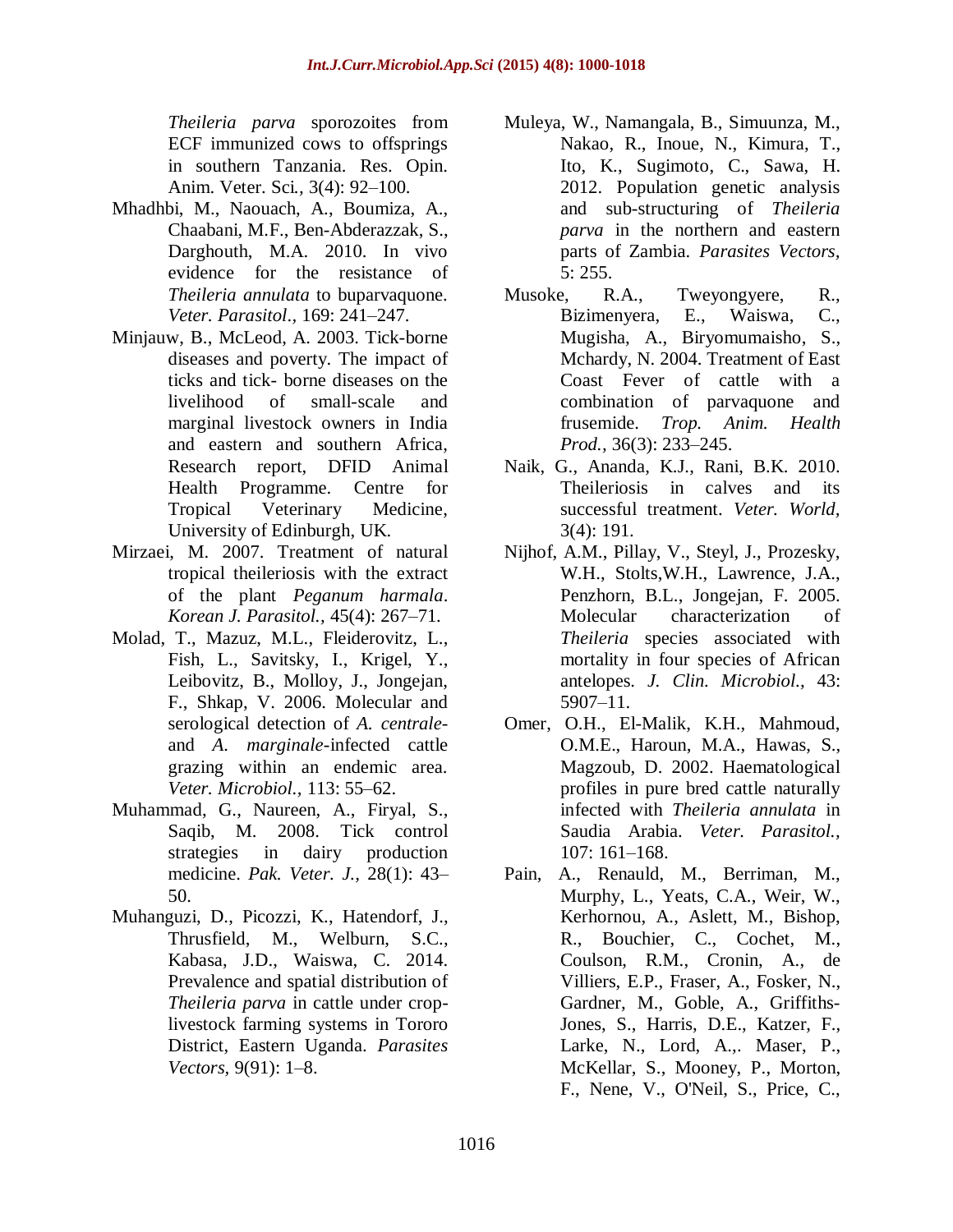- Quail, M.A., Rabbinowitsch, E., Rawlings, N.D.,. Rutter, S., Saunders, D., Seeger, K., Shah, T., Squares, R., Squares, S., Tivey, A., Walker, A.R., Woodward, J., Dobbelaere, D.A., Langsley, G., Rajandream, M.A., McKeever, D., Shiels, B., Tait, A., Barrell, B., Hall, N. 2005. Genome of the host cell transforming parasite *Theileria annulata* compared with *T. parva. Science,* 309: 131–133.
- Pegram, R.G., Tatchell, R.J., de Castro, J.J., Chizyuka, H.G.B., Creek, M.J., McCosker, P.J., Moran, M.C., Nigarua, G. 1993. Tick control: new concepts. *World Anim. Rev.,* 74–  $75(1-2): 2-11.$
- Pipano, E., Shkap, V. 2000. Vaccination against tropical theileriosis. *Ann. New York Acad. Sci.,* 916: 484–500.
- Qayyum, A., Farooq, U., Samad, H.A., Chauhdry, H.R. 2010. Prevalence, clinicotherapeutic and prophylactic studies on theileriosis in district Sahiwal (Pakistan). *J. Anim. Plant Sci.,* 20(4): 266–270.
- Radostits, O.M., Gay, C.C., Hinchcliff, K.W., Constable, P.D. 2007. Veterinary medicine: A textbook of the diseases of cattle, horses, sheep, pigs and goats, 10th edn. Elsevier, Philadelphia.
- Renneker, S., Kullmann, B., Gerber, S., Dobschanski, J., Bakheit, M.A., Geysen, D., Shiels, B., Tait, A., Ahmed, J.S., Seitzer, U. 2008. Development of a competitive ELISA for detection of *Theileria annulata* Infection. *Transboundary Emerg. Dis.,* 55: 249–256.
- Reza, S.A., Dalir-Naghadeh, B. 2006. Evaluation of antioxidant status and oxidative stress in cattle naturally infected with *Theileria annulata*. *Veter. Parasitol.,* 142: 179–186.
- Rocchi, M.S., Mara, S.L., Ballingall, K.T., MacHugh, N.D., McKeever, D.J. 2006. The kinetics of *Theileria parva* infection and lymphocyte transformation *in vitro.* [Int.](http://www.journals.elsevier.com/international-journal-for-parasitology/) J. [Parasitol](http://www.journals.elsevier.com/international-journal-for-parasitology/)*.,* 36(7): 771–778.
- Sadr-Shirazi, N., Shayan, P., Eckert, B., Ebrahimzadeh, E., Amininia, N. 2012. Cloning and molecular characterization of polymorphic Iranian isolate *Theileria annulata* surface protein (Tasp). [Iran.](http://ijpa.tums.ac.ir/) J. [Parasitol](http://ijpa.tums.ac.ir/)*.,* 7(2): 29–39.
- Sajid, M.S. 2007. Epidemiology, acaricidal resistance of tick population infesting domestic ruminants, Ph.D Thesis, University of Agriculture, Faisalabad, Pakistan.
- Sajid, M.S., Iqbal, Z., Khan, M.N., Muhammad, G., Khan, M.K. 2009. Prevalence and associated risk factors for bovine tick infestation in two districts of lower Punjab, Pakistan. *Prev. [Veter.](http://www.sciencedirect.com/science/journal/01675877) Med*., 92: 386– 391.
- Salih, D.A., Hussein, A.M., Seitzer, U., Ahmed, J.S. 2007. Epidemiological studies on tick-borne diseases of cattle in central equatorial state, southern Sudan. *Parasitol. Res.,* 101(4): 1035–1044.
- Santos, M., Soares, R., Costa, P., Amaro, A., Inacio, J., Gomes, J. 2013. Revisiting the Tams1-encoding gene as a species-specific target for the molecular detection of *Theileria annulata* in bovine blood samples. *Ticks Tick-borne Dis.,* 4: 72–77.
- Sayin, F., Karaer, Z., Dincer, S., Cakmak, A., Inci, A., Yukari, B.A., Eren, H., Vatansever, Z., Nalbantoglu, S., Melrose, T.R. 2003. A comparison of susceptibilities to infection of four species of Hyalomma ticks with *Theileria annulata*. *Veter. Parasitol.,* 113(2): 115–121.